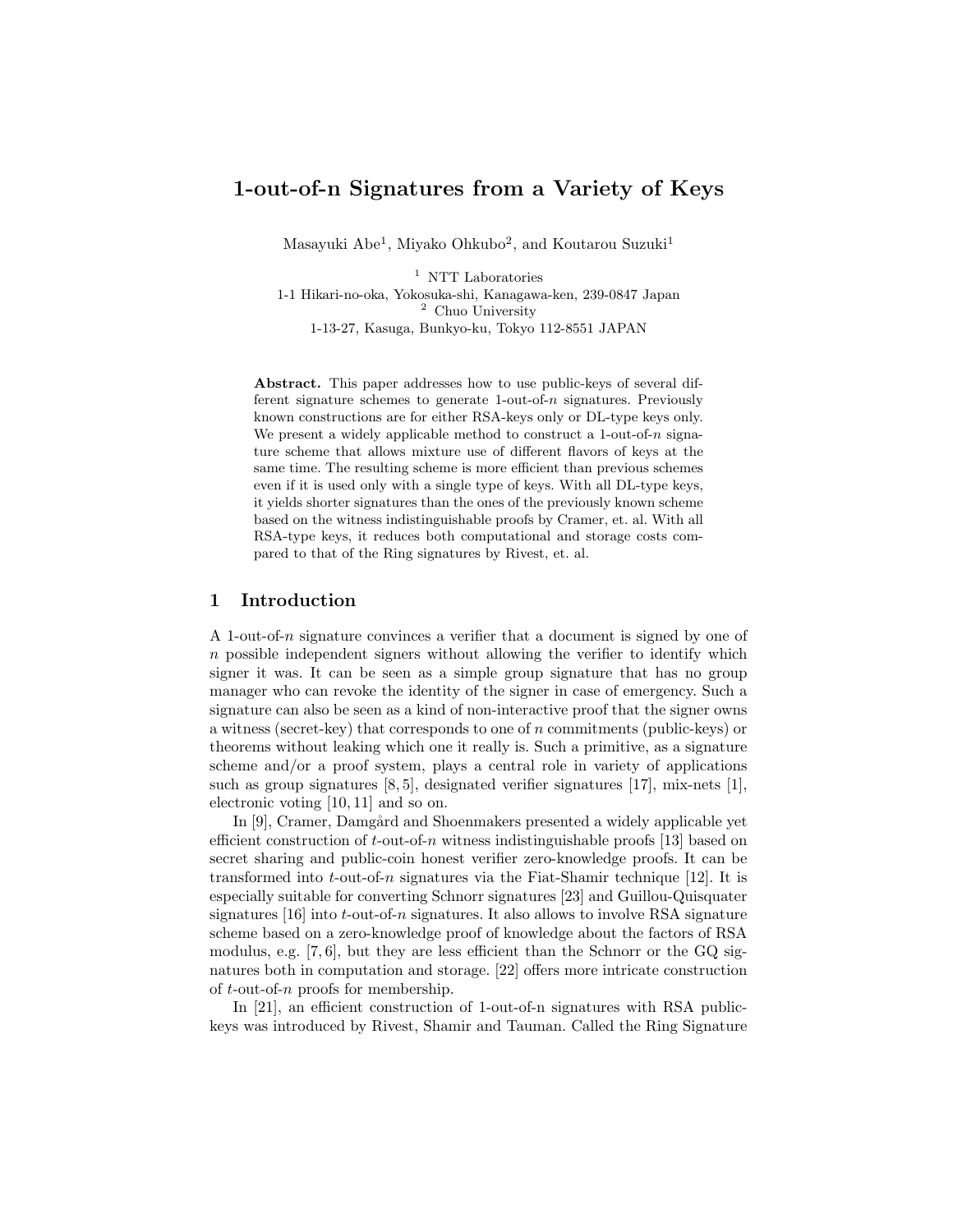Scheme, it is based on trapdoor one-way permutations (TPs for short) and an ideal block cipher that is regarded as a perfectly random permutation. The name reflects its unique structure such that a signer who knows at least one witness (trapdoor information) can connect the head and tail of a series of  $n$  random permutations to shape the sequence into a ring. Since the trapdoor is essential in their construction, it is only for the keys like RSA's and the discrete-log keys are not supported.

There are other solutions that are more efficient but work only in nonseparable models where all public-keys are related. For instance, when publickeys of the Schnorr signature scheme are chosen from a common group, one can construct an efficient 1-out-of-n signature scheme as shown in Appendix A. Such non-separable but highly efficient schemes may be useful when used within a specific members. In general, however, public-keys are selected independently by each signer. Even key-length would differ from user to user. Constructions based on [9] and [21] suit a separable model where no underlying group are assumed. Hence, they are 'setup-free'; if one utilizes an existing public-key infrastructure, the key-setup phase only for this purpose is unnecessary. Furthermore, each key can be freely updated whenever each user wishes.

As introduced in  $[21]$ , one application of 1-out-of-n signatures is to involve somebody else's public-keys into one's signature without their agreement. Although there are pros and cons for such usage, it is surely useful for protecting privacy. Unfortunately, all above mentioned known schemes have particular shortcomings for this purpose; What if one is using a DL type public-key while others are using RSA? Generating a new RSA key only for this purpose is not a great idea. It is important to have wide freedom for choosing various public-keys to involve.

Our contribution. We present a widely applicable method of constructing 1-out-of- $n$  signature schemes that allows to use several flavours of public-keys such as these for integer factoring based schemes and discrete-log based schemes at the same time. We describe two classes of signature schemes, which we call trapdoor-one-way type and three-move type, whose public-keys can be used for our construction.

Our approach also has several advantages even for the use with the same kind of keys like the former schemes:

- When our scheme is used only with public-keys of three-move type signature schemes converted from zero-knowledge proof system, it results in a more efficient scheme than previously known three-move based construction [9] with regard to the size of signatures. For large  $n$ , it saves signature length about by half. Since this type of schemes includes the discrete-log based public-keys, this can be seen as the first construction of a ring signature scheme based on the discrete logarithm problem.
- When our scheme is used only with the trapdoor-one way based public-keys such as RSA, it results in a simplified ring signature scheme. By eliminating the use of block cipher and costly domain adjustment from the former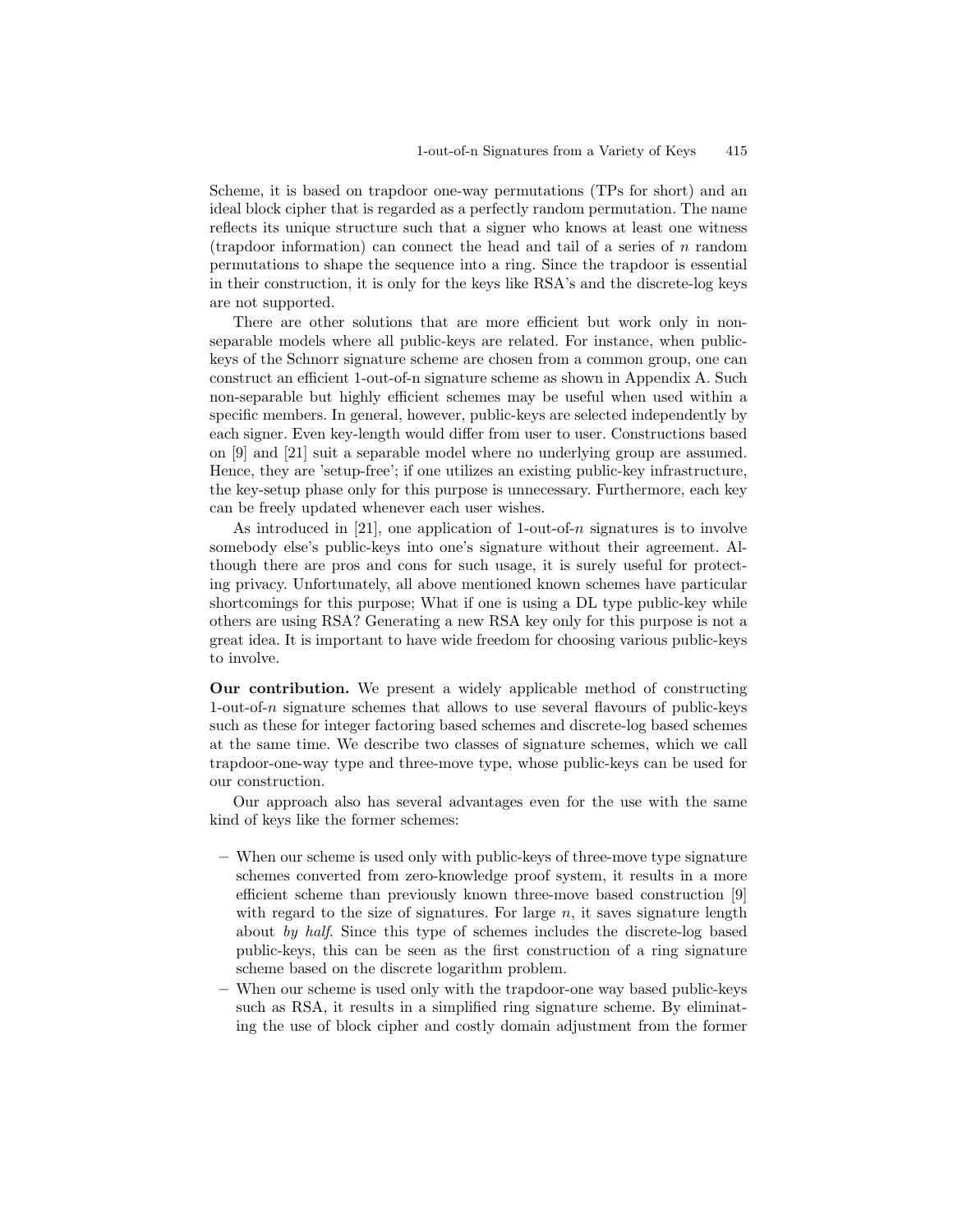scheme [21], our scheme offers shorter signature and less computation. In particular,

- The signature size of ours is about 20% less than that of the previous construction when RSA with modulus size 1024bits are used.
- Both size of signature and computation in our signature generation is proportional to the average size of the modulus while that of former scheme it is proportional to the maximum size of the modulus. Accordingly, one long modulus does not impact efficiency in our scheme unlike the previous scheme.

We will show several concrete examples following an abstract construction. The security is proven in the random oracle model [3] as well as previously known schemes.

The rest of this paper is organized as follows. Section 2 defines security of 1-out-of-n signatures. We review two constructions that work in the separable model in Section 3. Section 4 describes our construction in an abstract way. Some concrete examples are given in Section 5. It includes a discrete-log version of the ring signature scheme, improved and simplified version of the RSA-based ring signatures, and small case of mixture use of RSA and DL type signatures. In Section 6 the efficiency of some concrete instantiations are analyzed in detail.

### 2 Security Definitions

We first of all define 1-out-of-n signature scheme as follows.

**Definition 1. (Syntax)** A 1-out-of-n signature scheme,  $S^{1,n}$ , is a triple of polynomial-time algorithms,  $S^{1,n} = (G^{1,n}, S^{1,n}, V^{1,n})$ :

- $(s_k, vk) \leftarrow \mathcal{G}^{1,n}(1^{\kappa})$  A probabilistic algorithm that takes security parameter  $\kappa$  and outputs private key sk and public-key vk.
	- $\sigma \leftarrow \mathcal{S}_{sk}^{1,n}(m,L)$  A (probabilistic) algorithm that takes message m, and a list, say L, of public-keys including the one that corresponds to sk, outputs signature  $\sigma$ .
- $1/0 \leftarrow \mathcal{V}_L^{1,n}(m,\sigma)$  An algorithm that takes message m and signature  $\sigma$ , and outputs either 1 or 0 meaning accept and reject, respectively. We require that  $\mathcal{V}_L^{1,n}(m, \mathcal{S}_{sk}^{\mathsf{sig}}(m,L)) = 1$  for any message m, any (sk, vk) generated by  $\mathcal{G}^{1,n}$ , and any L that includes vk.

Note that  $\mathcal{G}^{1,n}$  does not generate L but each key pairs. Therefore, if L includes public-keys based on different security parameters, the security of  $S^{1,n}$  is set to the smallest one among them. As we will see, L can include several types of public-keys all at the same time such as for RSA and Schnorr in a particular construction.  $\mathcal{G}^{1,n}$  may be extended to take a description of the key-type to support such variety flavour of key pairs. By  $|L|$ , we denote the number of publickeys in L hereafter.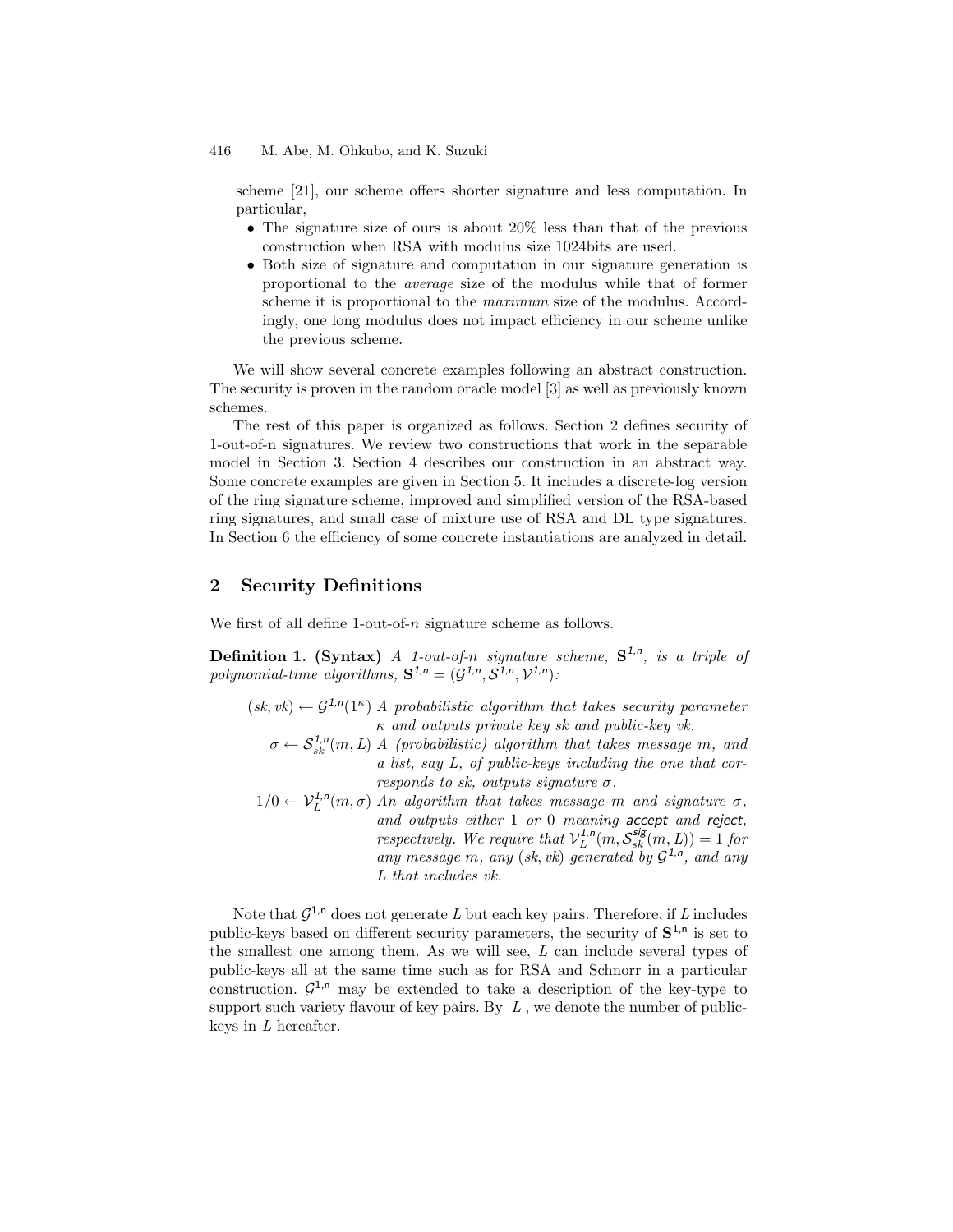The security of 1-out-of-n signature schemes has two aspects: *Signer ambi*guity and Unforgeability. Informally, the signer ambiguity is that it is infeasible to identify which signing key is used to generate a signature.

Definition 2. (Signer Ambiguity) Let  $L = \{vk_1, \ldots, vk_n\}$  where each key is generated as  $(vk_i, sk_i) \leftarrow \mathcal{G}^{1,n}(1^{\kappa_i})$ .  $S^{1,n}$  is perfectly signer-ambiguous if, for any L, any message m, and any  $\sigma$  generated by  $\sigma \leftarrow S_{sk}^{1,n}(m,L)$  where sk  $\leftarrow$  $\{sk_1, \ldots, sk_n\}$ , given  $(L, m, \sigma)$ , any unbound adversary  $\tilde{A}$  outputs i such that  $sk = sk_i$  with probability exactly  $1/|L|$ .

Here,  $a \leftarrow b$  denotes a uniform choice of an element from set b and its assignment to a. It is important to see that unbound adversary can compute all private keys from L. In practice, it means that when each public-key is owned by an independent party, they remain uncertain who else has issued a signature involving their public-keys.

Unforgeability of 1-out-of-n signature scheme is defined by naturally extending the notion of existential unforgeability against adaptive chosen message attacks (EUF-CMA) [15], which is the strongest security for ordinary signature schemes. In chosen message attacks, an adversary is given unbound access to the signing oracle and allowed to ask signatures for arbitrary messages. To adapt to our situation, we further allow the adversary to choose arbitrary set of publickeys as a subset of initially considered set of public-keys every time it access to the signing oracle. It is stressed that one can generate 1-out-of-n signatures for any message and any list of public-keys as long as it includes one's own key. So the definition of unforgeability should not treat "append-your-own-key-thenforge" activities as a forgery. Formal definition is as follows.

Definition 3. (Existential Unforgeability against Adaptive Chosen Message and Chosen Public-key Attacks)  $Let (vk<sub>i</sub>, sk<sub>i</sub>) \leftarrow \mathcal{G}^{1,n}(1^{\kappa_i})$  for  $i =$ 1,..., *n.* Let  $\kappa = \min(\kappa_1, \ldots, \kappa_n)$  and  $\mathcal{L} = \{vk_1, \ldots, vk_n\}$ . Let  $\mathcal{SO}_{\mathcal{L}}^{1,n}(m_i, L_i)$  be a signing oracle that takes any message  $m \in \{0,1\}^*$  and any  $L_i \subseteq \mathcal{L}$  and outputs a valid signature  $\sigma_i$  that satisfies  $\mathcal{V}_{L_i}^{1,n}(m_i,\sigma_i) = 1$ . We say  $\mathbf{S}^{1,n}$  is existentially unforgeable against adaptive chosen message and chosen public-key attacks if, for any polynomial-time oracle machine A such that  $(L, m, \sigma) \leftarrow A^{\mathcal{SO}_{\mathcal{L}}^{1,n}(\cdot, \cdot)}(\mathcal{L}),$ its output satisfies  $V_L^{1,n}(m,\sigma) = 1$  only with negligible probability in κ. Restriction is that  $L \subseteq \mathcal{L}$  and  $(L, m, \sigma) \notin \{(L_i, m_i, \sigma_i)\}\$  where  $\{(L_i, m_i, \sigma_i)\}\$  is the set of oracle queries and replies between  $\mathcal A$  and  $\mathcal{SO}_{\mathcal L}^{1,n}$ .

The above definition is a seamless extension of EUF-CMA since the case of  $n = 1$  is equivalent to that. Note that the size of  $\mathcal L$  can be a security parameter as well, though it is not our case. It is important to see that the above definition states that the list of public-keys must not be altered as well as the message. That is, one should not be able to add or remove public-keys associated to given signatures.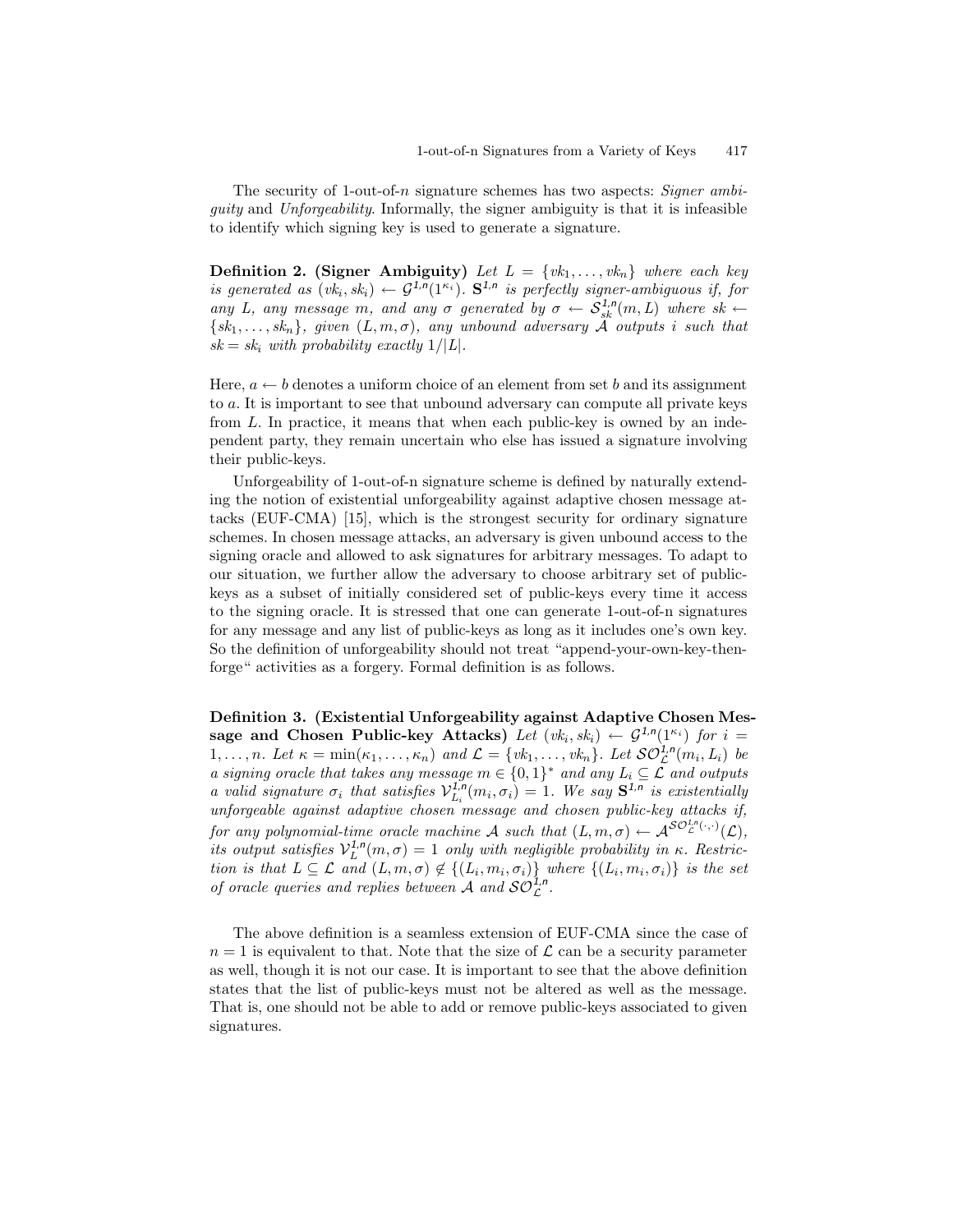### 3 Previous Schemes

#### 3.1 Witness Indistinguishable Signatures [9]

Here we review the witness indistinguishable signatures from [9] with a concrete discrete logarithm setting. Let  $p_i, q_i$  be large primes. Let  $\langle q_i \rangle$  denote a prime subgroup of  $\mathbb{Z}_{p_i}^*$  generated by  $g_i$  whose order is  $q_i$ . Let  $x_i$ ,  $y_i$  be  $y_i = g_i^{x_i} \mod p_i$ . Here,  $x_i$  is the secret-key and  $(y_i, p_i, q_i, g_i)$  is the public-key. Let L be a set of  $(y_i, p_i, q_i, g_i)$  for  $i = 0, \ldots, n-1$ . Let  $H: \{0,1\}^* \to \{0,1\}^{\ell}$  be a publicly available hash function, where  $\ell$  is larger than the largest  $|q_i|$ .

A signer who owns secret key  $x_k$  generates a signature for message m with public-key list L that includes his own public-key, in the following way.

- **W-1** (Simulation step): For  $i = 0, \ldots, n-1$ ,  $i \neq k$ , select  $s_i, c_i \leftarrow \mathbb{Z}_{q_i}$  and compute  $z_i = g_i^{s_i} y_i^{c_i} \mod p_i$ .
- **W-2** (Real proof step): Select  $r_k \leftarrow Z_{q_k}$  and compute

 $z_k = g_k^{r_k} \bmod p_k$  $c = H(L, m, z_0, \cdots, z_{n-1})$  $c_k = c \oplus (c_0 \oplus \cdots \oplus c_{k-1} \oplus c_{k+1} \oplus \cdots \oplus c_{n-1})$  ( $\oplus$ : bitwise-XOR.)  $s_k = r_k - c_k \cdot x_k \mod q_k.$ 

The resulting signature is  $\sigma = (c_0, s_0, \ldots, c_{n-1}, s_{n-1})$ . A  $(L, m, \sigma)$  is valid if

$$
c_0 \oplus \cdots \oplus c_{n-1} = H(L, m, g_0^{s_0} y_0^{c_0} \bmod p_0, \cdots, g_{n-1}^{s_{n-1}} y_{n-1}^{c_{n-1}} \bmod p_{n-1}).
$$

The size of  $\sigma$  is  $n\ell + \sum_{i=0}^{n-1} |q_i|$  bits. L does not necessarily contain whole public-keys but some identifiers of the keys. The security can be proven in the random oracle model by using the rewinding simulation technique [14, 20, 19].

#### 3.2 Ring Signatures with trapdoor one-way permutations [21]

Let  $f_i: \{0,1\}^{\ell} \to \{0,1\}^{\ell}$  be a trapdoor one-way permutation where its inverse,  $f_i^{-1}$ , can be computed only if the trapdoor information is known. Let  $E, D$ be a symmetric-key encryption and decryption function whose message space is  $\{0,1\}^{\ell}$ . Let H be a hash function whose output domain matches to the key-space of  $E, D$ .

Given  $f_0, \ldots, f_{n-1}$ , the signer who can compute  $f_k^{-1}$  generates a signature, for message  $m$  in the following way.

- **R-1** (Initialization): Compute  $r_{n-1} = D_K(c_0)$  where  $K = H(m)$  and  $c_0 \leftarrow$  $\{0,1\}^{\ell}.$
- **R-2** (Forward sequence): For  $i = 0, \ldots, k-1$ , compute  $c_{i+1} = E_K(c_i \oplus f_i(s_i))$ for  $s_i \leftarrow \{0,1\}^{\ell}$ .
- **R-3** (Backward sequence): For  $i = n-1, \ldots, k+1$ , compute  $r_{i-1} = D_K(r_i \oplus$  $f_i(s_i)$  for  $s_i \leftarrow \{0,1\}^{\ell}$ .
- **R-4** (Shaping into a ring): Compute  $s_k = f_k^{-1}(c_k \oplus r_k)$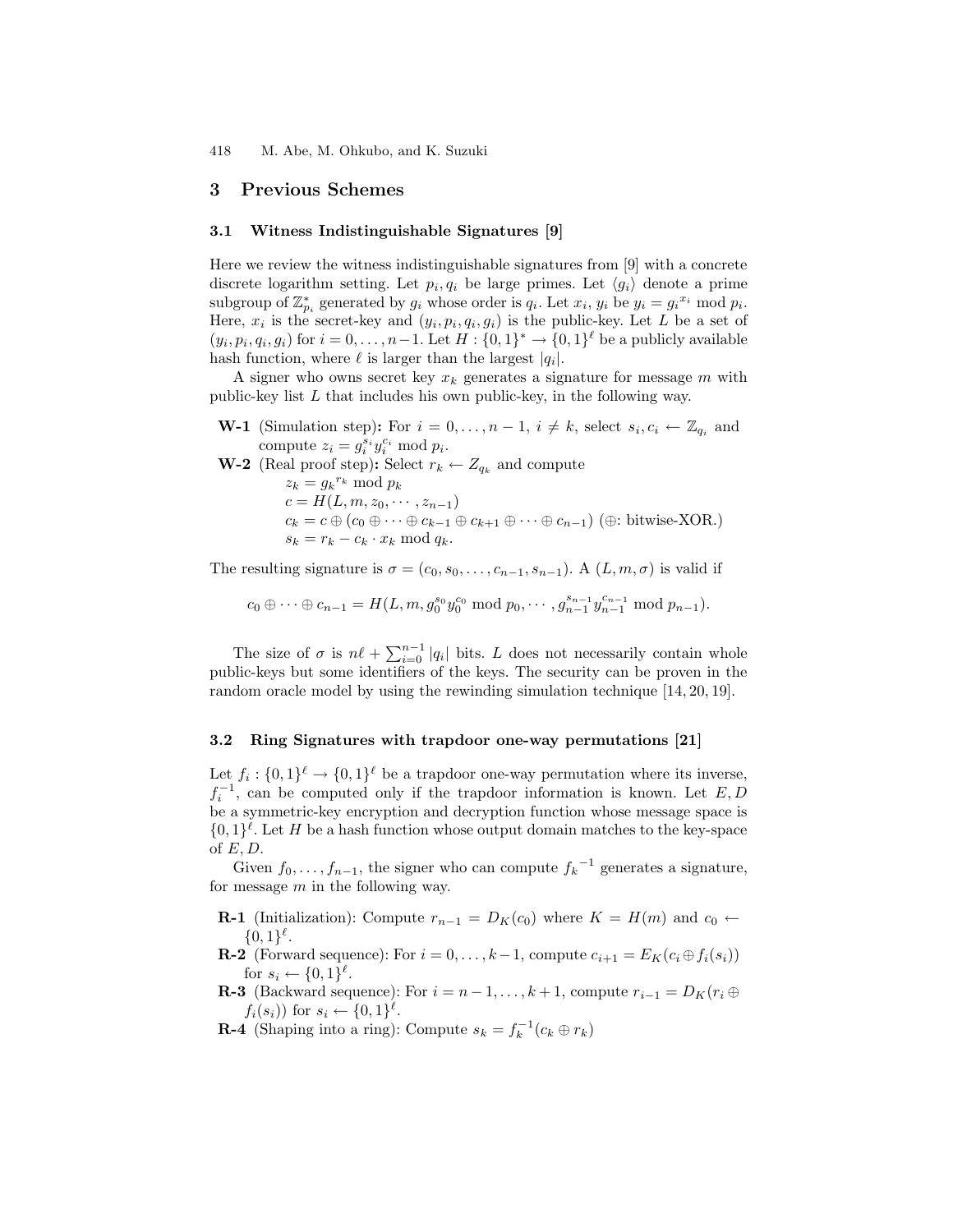The resulting signature is  $(c_0, s_0, s_1, \ldots, s_{n-1})$ . A signature-message pair is verified by computing  $K = H(m)$  and  $c_{i+1} = E_K(c_i \oplus f_i(s_i))$  for  $i = 0, \ldots, n-1$ , and accept if  $c_n = c_0$  holds.

In practice, each trapdoor permutations will be defined over individual domain such as  $\mathbb{Z}_{N_i}$ . In such a case, the above scheme need to transform such individual functions into common-domain trapdoor permutations. This transformation incurs some overhead. The following method is suggested in [21] to transform  $\mathcal{E}_i$  into  $f_i$  defined over common-domain  $\{0,1\}^{\ell}$  where  $\ell = \max\{|N_i|\} + 160$ . Let  $\mathcal{E}_i$  be the RSA encryption function with modulus  $N_i$ . Let  $Q$  and  $S$  be positive integers such that  $QN_i + S = s$  and  $0 \leq S < N_i$ . Define

$$
f_i(s) = \begin{cases} QN_i + \mathcal{E}_i(S) & \text{if } (Q+1)N_i \le 2^{\ell} \\ s & \text{otherwise.} \end{cases}
$$

In order for the latter case to happen only with negligible probability,  $\ell$  should be polynomially larger than the size of largest modulus. For instance, if the largest modulus is 2048 bits,  $\ell$  will be 2048 + 160 bits. Accordingly, the resulting signature size is  $2208(n + 1)$  bits. This would be a large overhead when other moduli are all 1024bits.

The above ring signature is existentially unforgeable against adaptive chosen message attacks in the ideal cipher model where  $E$  and  $D$  are modeled by truly random permutations.

#### 3.3 Other related works

[4] extends the scheme of [21] to a threshold scheme with the cost of  $O(2<sup>t</sup> \log n)$ efficiency for threshold  $t$ . [18] considers deniable ring authentication that accepts variety of public-keys and a threshold of signers. It however, needs interaction between the signer and the verifier.

# 4 Our Scheme

#### 4.1 Type of Keys and Signature Schemes

This section describes signature schemes whose public-key can be used to our construction of 1-out-of-n signature scheme. Let  $S = (\mathcal{G}^{\text{sig}}, \mathcal{S}^{\text{sig}}, \mathcal{V}^{\text{sig}})$  be a signature scheme. We require that underlying signature scheme be secure (existentially unforgeable) against adaptive chosen message attacks. For this to be achieved, it must be at least hard to compute  $sk$  from  $vk$ .

We consider two types of signature schemes which we call Hash-then-One-*Way type* (type-H) and *Three-move type* (type-T) in the rest of this paper.

A representative of type-H is the Full-domain RSA signature scheme. Let  $F$ be a trapdoor one-way function and  $I$  be its inverse function. For any c taken from appropreate domain, computing  $s = F_{vk}(c)$  is easy but any preimage of s cannot be computed in polynomial-time. Trapdoor information sk allows one to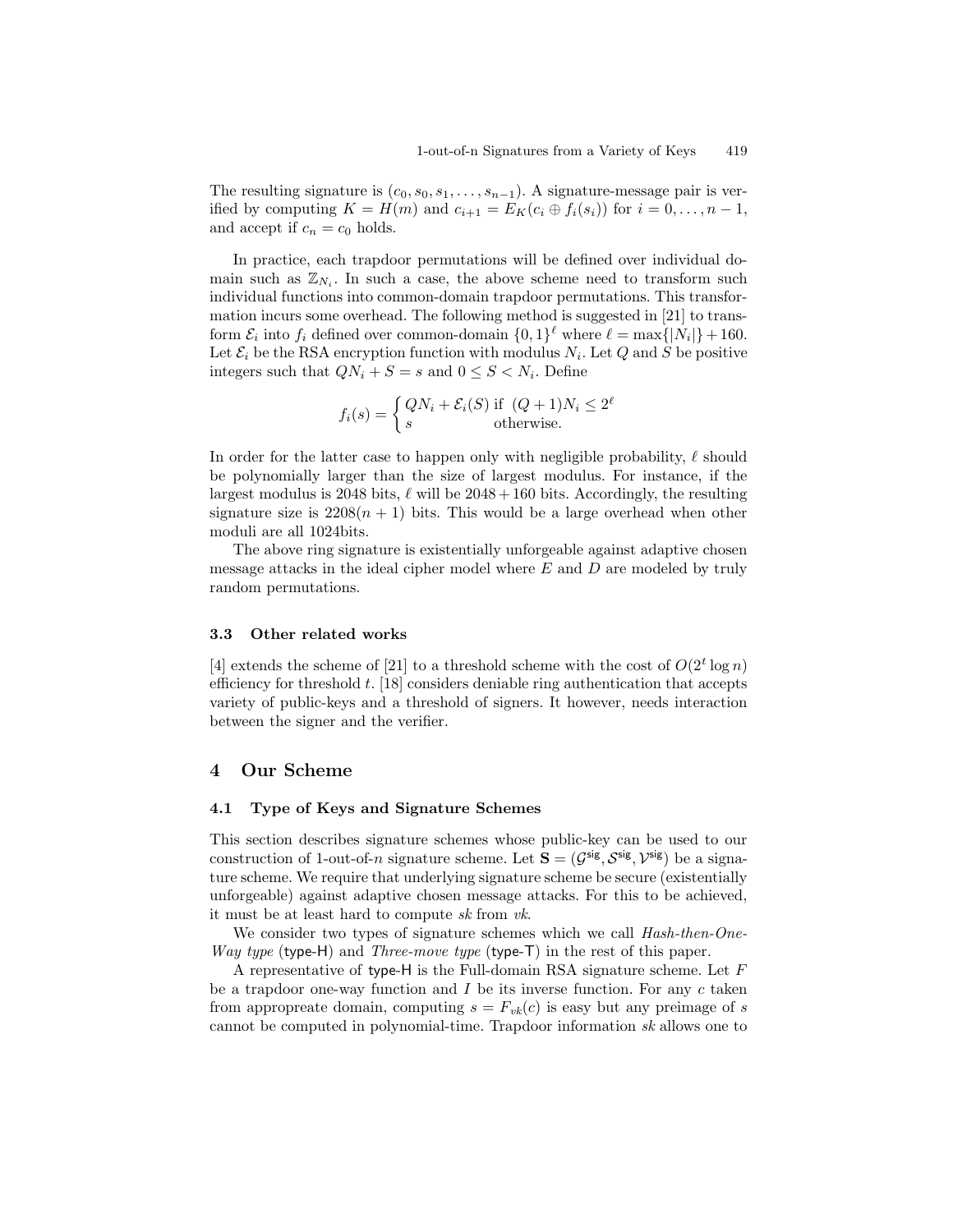efficiently compute one of the pre-images of s. The signing function  $S^{\text{sig}}$  involves I and a hash function  $H: \{0,1\}^* \to \Delta$  that hashes message m and auxiliary information if any. Domain  $\Delta$  is assumed to be an abelian group such as modulo an RSA composite that depends on the particular detail of the signature scheme and the security parameter.  $H$  can be a composition of hash functions. The verification function  $V^{\text{sig}}$  of type-H consists of F and H. H is the same as that in  $S^{\text{sig}}$ . By F, signature  $\sigma$  is transformed into an element of  $\Delta$  so that the result can be compared with the hashed message. In summary, type-H is as follows.

Hash-and-One-Way Type

| <b>SIGNING</b>                                                   | <b>VERIFICATION</b>                                                                                                                                                |
|------------------------------------------------------------------|--------------------------------------------------------------------------------------------------------------------------------------------------------------------|
| $S_{sk}^{\text{sig}}(m) =$                                       | $\mathcal{V}_{nk}^{\text{sig}}(m, \sigma) =$                                                                                                                       |
| $c = H(m, aux)$<br>$s = I_{sk}(c)$<br>Return $\sigma = (s, aux)$ | $\sigma \stackrel{p}{\rightarrow} (s, aux) \stackrel{p}{\leftarrow}$ parsing)<br>$c = H(m, aux)$<br>$e = F_{vk}(s)$<br>Return 1 if $c = e$ . Other-<br>wise, $0$ . |

The security of type-H requires that computing  $I_{sk}(c)$  without sk be intractable. Precise description is as follows.

Assumption 1 (Intractability of Computing I) For any probabilistic polytime algorithm A, for  $(vk, sk) \leftarrow \mathcal{G}^{sig}(1^{\kappa})$ , and for  $c \leftarrow \Delta$ ,  $F_{vk}(\mathcal{A}(c, vk)) = c$ happens only with negligible probability in  $\kappa$ . Probability is taken over coin flips of  $A$ ,  $\mathcal{G}^{\text{sig}}$ , and the choice of c.

To prevent A from being successful by random guess, I must not shrink  $\Delta$  into exponentially small domain. Typically,  $I$  is one-to-one with regard to variable  $c$ . Finally, note that the above intractability assumption for computing  $I$  is stronger than that of for computing  $sk$  only from  $vk$ .

Next we describe type-T schemes. As the name implies, this type of schemes are from three-move honest verifier zero-knowledge proofs. Classical Fiat-Shamir signature scheme belongs to this type. Here, signing function  $S^{\text{sig}}$  involves three functions, say  $A, H$ , and  $Z$  used in each stage of three-move honest verifier zeroknowledge proof system. A generates the first-move commitment  $a$  and with regard to randomness r. H is a hash function  $\{0,1\}^* \to \Delta$  used to generate a challenge string c from message m and commitment  $a$ .  $Z$  is an answer generation function that generates an answer, say s, to the challenge. The verification function  $\mathcal{V}^{\text{sig}}$  involves two functions V and H. V is a checking predicate of the embedded zero-knowledge proof system. It converts s and c into z which is supposed to equal to a. If it is the case, hashing z with message m by using  $H$ in the same way as in signing procedure outputs e that matches to c. Abstract description follows.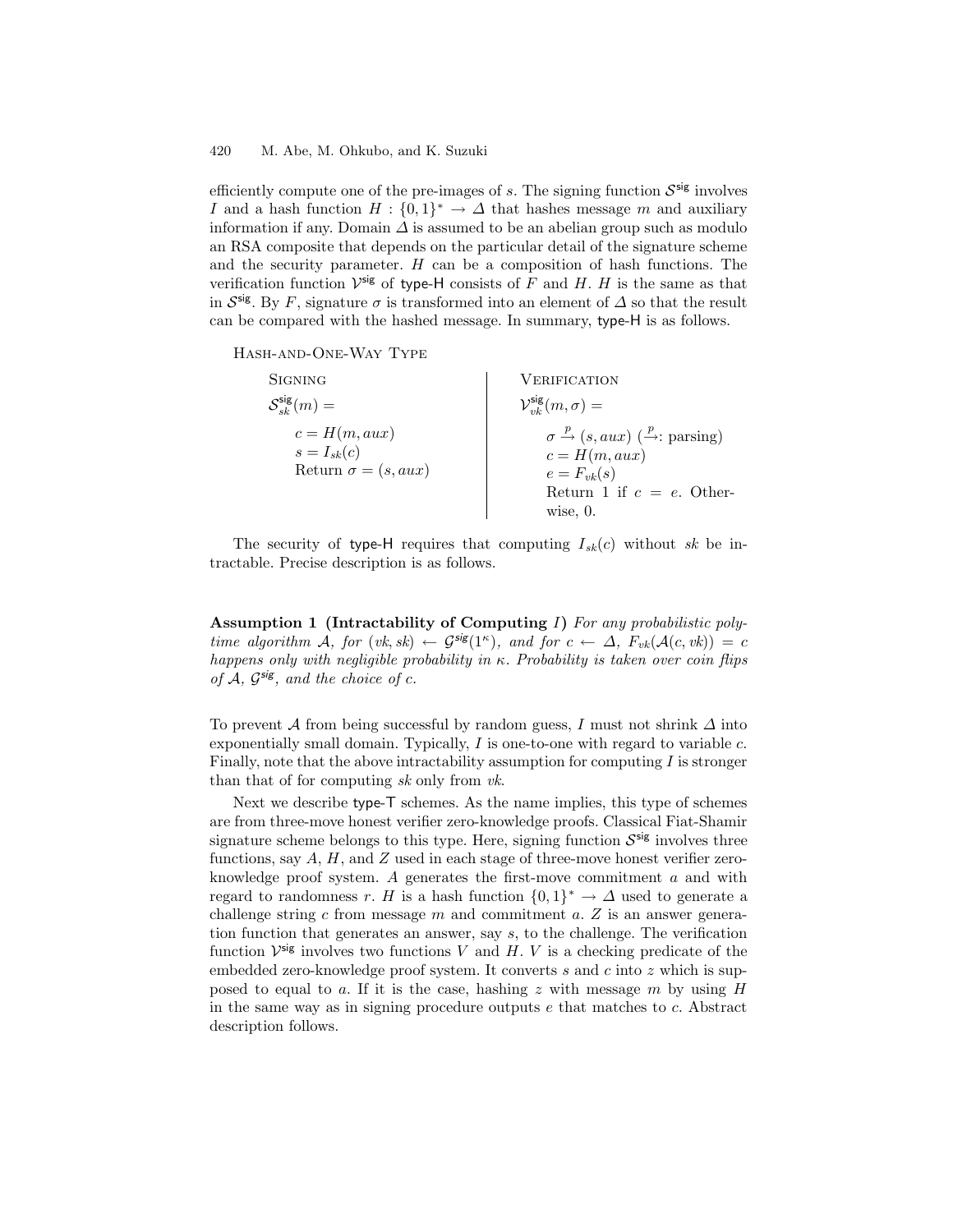Three-move Type

| <b>SIGNING</b>                   | VERIFICATION                             |
|----------------------------------|------------------------------------------|
| $S_{\rm s k}^{\rm sig}(m) =$     | ${\cal V}_{nk}^{\rm sig}(m,\sigma) =$    |
| $a \leftarrow A(\mathit{sk}; r)$ | $\sigma \stackrel{p}{\rightarrow} (s,c)$ |
| $c=H(m,a)$                       | $z = V(s, c, vk)$                        |
| $s = Z(\textit{sk}, r, c)$       | $e = H(m, z)$                            |
| Return $\sigma = (s, c)$         | Return 1 if $c = e$ . Otherwise 0.       |

The following property is assumed to type-T schemes.

Definition 4. (Collision Property) There exists a polynomial-time algorithm that computes sk from  $(c, s, c', s')$  and vk where  $(c, s)$  and  $(c', s')$  are two unequal valid signatures that correspond to the same  $(a, m)$  given to hash function H.

This property is frequently used for proving the security of type-T schemes such as Schnorr signatures and Modified ElGamal signatures and vast number of their variants.

Regardless of the types, we require that the signature scheme is simulatable in a particular model. Intuitively, it must be possible to construct a simulator that simulates the signing oracle without the signing key. In many schemes, this property is achieved in the random oracle model. Precise definition of this property is as follows.

Definition 5. (Simulatability of S in the random oracle model)  $A sig$ nature scheme, S, is  $(t, \epsilon, q_s, q_h)$ -simulatable in the random oracle model if for any key-pair (sk, vk) generated by  $\mathcal{G}^{\text{sig}}(1^{\kappa})$  and for any algorithm A that refers random oracle H at most  $q_h$  times and  $S_{sk}^{\text{sig}}$  at most  $q_s$  times, there exists a pair of interactive machines,  $\mathcal{M}^{sim} = (\mathcal{S}^{sim}, H^{sim})$ , that interacts with A in such a way that the total running time is at most t, and statistical distance of the probability distribution of view  $\mathcal{A}(vk, \mathcal{S}_{sk}^{sig}, H)$  and view  $\mathcal{A}(vk, \mathcal{M}_{vk}^{sim})$  is at most  $2\epsilon$ . Here, the probability is taken over all coin flips of  $\mathcal{G}^{\mathsf{sig}}, \mathcal{S}^{\mathsf{sig}}, H, \mathcal{M}^{\mathsf{sim}},$  and A.

The above definition can be generalized to deal with multiple oracles for signature schemes that involves multiple hash functions if necessary. Simulatability is featured in many practical EUF-CMA signature schemes such as the Schnorr signature scheme, and FDH-RSA scheme. Given this property, one can say that an event that happens with probability  $\mu$  in the real run also happens with probability at least  $\mu - \epsilon$  in the simulation.

### 4.2 Description

#### [Key Generation]

A signer generates his own key pairs by using the signature generation function of a signature scheme of his choice:  $(s_k, vk) \leftarrow \mathcal{G}^{\text{sig}}(1^{\kappa})$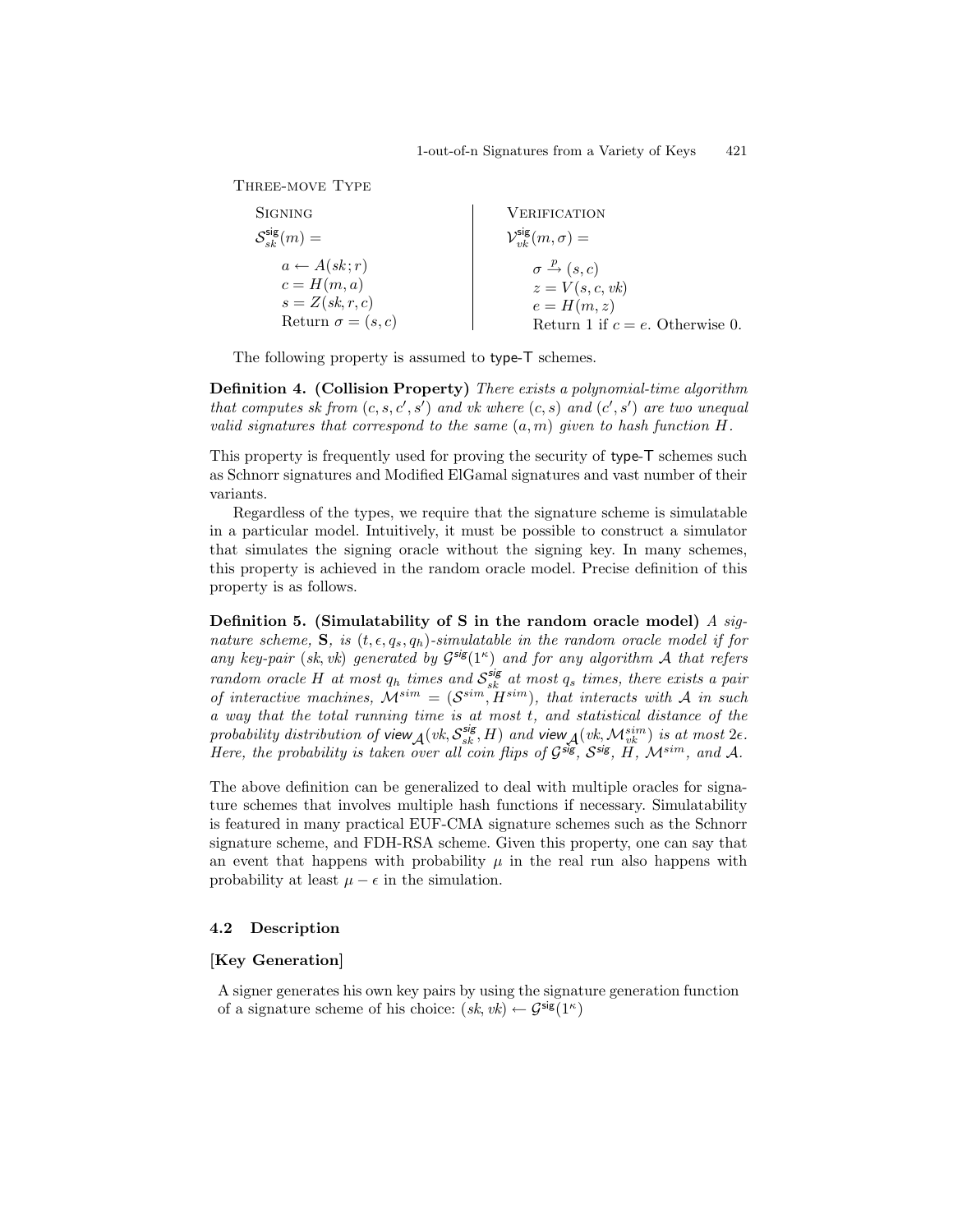#### [Public-key Listing]

Collect public-keys and list them in  $L$ . Then, insert  $vk$  to the randomly chosen position of the list. Let  $L = \{vk_0, \ldots, vk_{n-1}\}\$  where  $vk_k = vk$  for some  $k \in$  $\{0, \ldots, n-1\}$ . (Corresponding signing key sk is referred as sk<sub>k</sub> hereafter.)

For  $a, b \in \Delta_i$ , let  $a + b$  denote the group operation of abelian group  $\Delta_i$  and  $a - b$  be the group operation with inverse of b. These binary operators are used without subscripts that denotes each group. Let  $H_i: \{0,1\}^* \to \Delta_i$  be a hash function. Domain  $\Delta_i$  depends on  $vk_i$ .

#### [Signature Generation]

G-1 (Initialization): Compute

$$
e_k = \begin{cases} A_k(sk_k : \alpha) & (vk_k \text{ is type-T}), \text{ or} \\ \beta & (vk_k \text{ is type-H}), \end{cases}
$$

where  $\alpha \leftarrow \Lambda_k$  and  $\beta \leftarrow \Delta_k$  ( $\Lambda_k$  denotes an appropriate space of randomness defined by the algorithm of  $A_k$  and  $sk_k$ ). Then compute  $c_{k+1} = H_{k+1}(L, m, e_k).$ 

**G-2** (Forward sequence): For  $i = k + 1, ..., n - 1, 0, ..., k - 1$ , compute

$$
e_i = \begin{cases} V_i(s_i, c_i, v k_i) & (v k_i \text{ is type-T}), \text{ or} \\ c_i + F_i(s_i, v k_i) & (v k_i \text{ is type-H}), \end{cases}
$$

where  $s_i$  is randomly chosen. Then compute  $c_{i+1} = H_{i+1}(L, m, e_i)$ . G-3 (Forming the ring):

$$
s_k = \begin{cases} Z_k(sk_k, \alpha, c_k) & (vk_k \text{ is type-T}), \text{ or} \\ I_k(\beta - c_k, sk_k) & (vk_k \text{ is type-H}). \end{cases}
$$

The resulting signature for m and L is  $(c_0, s_0, s_1, \dots, s_{n-1})$ .

#### [Signature Verification]

For  $i = 0, \dots, n-1$ , compute

$$
e_i = \begin{cases} V_i(s_i, c_i, v k_i) & (v k_i \text{ is type-T}), \text{ or} \\ c_i + F_i(s_i, v k_i) & (v k_i \text{ is type-H}), \end{cases}
$$

and then  $c_{i+1} = H_{i+1}(L, m, e_i)$  if  $i \neq n-1$ . Accept if  $c_0 = H_0(L, m, e_{n-1})$ . Reject otherwise.

### 4.3 Remark on Compatibility of Keys

Some signature schemes are neither type-T nor type-H. For such schemes, we consider compatibility among signature schemes. Signature scheme A is compatible with scheme B if 1) A's private and public keys can be used to issue and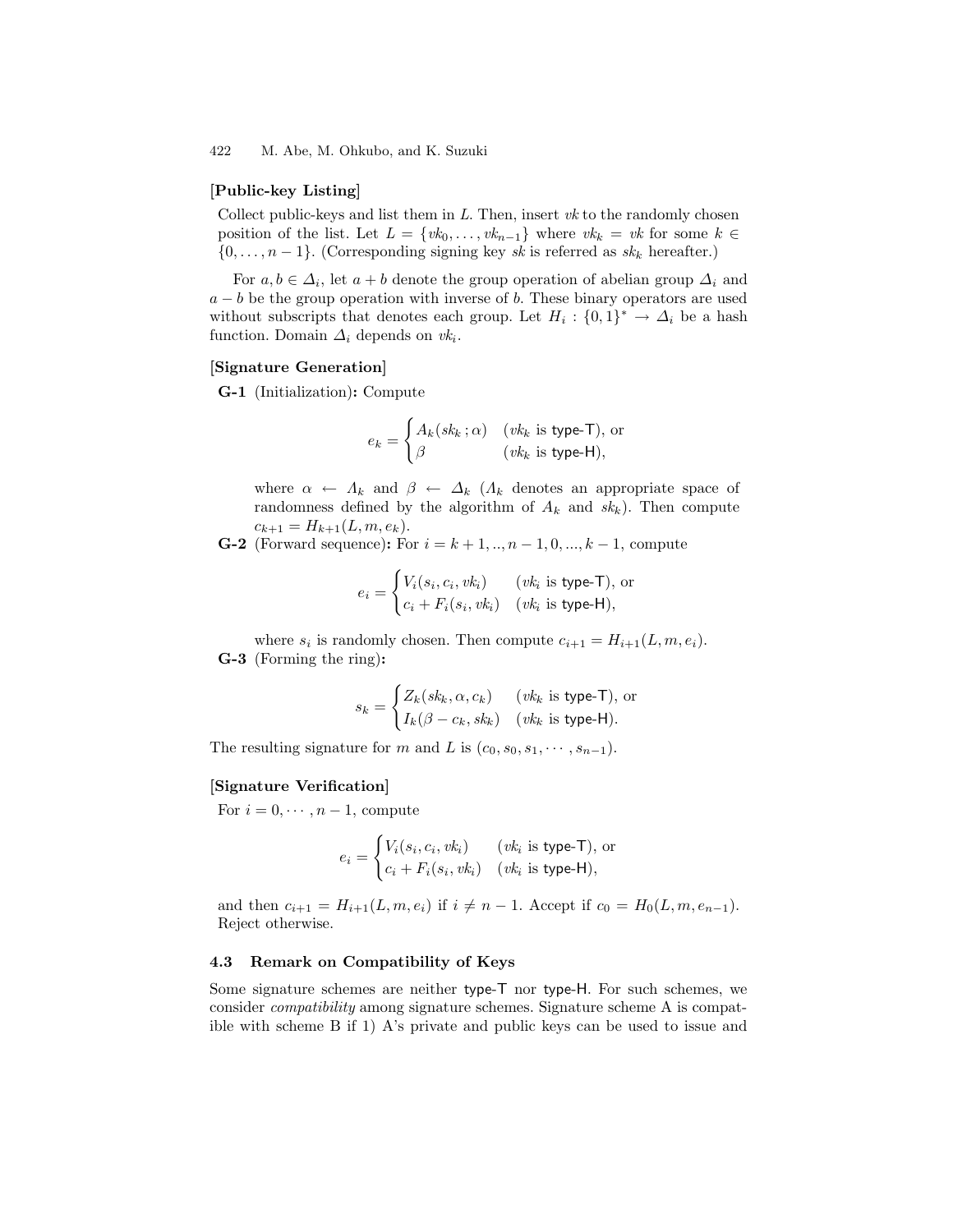verify signatures of scheme B, and 2) breaking B (in EUF-CMA sense) implies breaking A using the same key. For instance, DSS is not either type but it is compatible with the Schnorr signature scheme of type-T. Since breaking the Schnorr signature scheme implies that the discrete-log is tractable with regard to the key, it implies DSS is broken, too. Thus, DSS keys can be involved in our scheme with type-T.

With regard to type-H schemes, however, special care may be needed. Remember that type-H only shows the ability of computing  $I_{sk}(\cdot)$  and does not necessarily imply possession of sk. Therefore, it is not sufficient that scheme A's keys can be used to scheme B, but it has to be true that ability of computing  $I_{sk}(\cdot)$  of scheme B is sufficient to generate signatures of A.

The signature scheme in [2] is a curious scheme that belongs to type-H but its keys are also compatible with type-T ones. In such a case, one can select more efficient type to involve the keys.

### 5 Concrete Examples

Leaving out the security proof for the abstract scheme (which turns out to be similar to the one shown in Section 5.3), we present concrete examples and their security proofs in order to help readers who is familiar with RSA and Schnorr signatures grasp the ideas for our construction and the security proofs.

### 5.1 All Discrete-log Case

For  $i = 0, \ldots, n-1$ , let  $(y_i, p_i, q_i, g_i)$  be DL public-keys as described in Section 3.1 and  $H_i: \{0,1\}^* \to \mathbb{Z}_{q_i}$  be hash functions. Let L be a list of these public-keys. A signer who has private key  $x_k$  generates a signature for message  $m$  as follows.

#### [Signature Generation]

- **D-1** (Initialization): Select  $\alpha \leftarrow \mathbb{Z}_{q_k}$  and compute  $c_{k+1} = H_{k+1}(L, m,$  $g_k^{\alpha} \bmod p_k$ ).
- **D-2** (Forward sequence): For  $i = k + 1, ..., n 1, 0, ..., k 1$ , select  $s_i \leftarrow \mathbb{Z}_q$ and compute  $c_{i+1} = H_{i+1}(L, m, g_i^{s_i} y_i^{c_i} \mod p_i)$ .
- **D-3** (Forming the ring): Compute  $s_k = \alpha x_k c_k \text{ mod } q_k$ .

The resulting signature for m and L is  $(c_0, s_0, s_1, \dots, s_{n-1})$ .

#### [Signature Verification]

For  $i = 0, \ldots, n-1$ , compute  $e_i = g_i^{s_i} y_i^{c_i} \mod p_i$  and then  $c_{i+1} = H_{i+1}(L, m, e_i)$ if  $i \neq n - 1$ . Accept if  $c_0 = H_0(L, m, e_{n-1})$ . Reject otherwise.

Intuitively, this scheme is a ring of the Schnorr signatures where each challenge is taken from the previous step. Indeed, it is the Schnorr signature scheme when  $n = 1$ .

Theorem 2. The above all-DL scheme is unconditionally signer-ambiguous.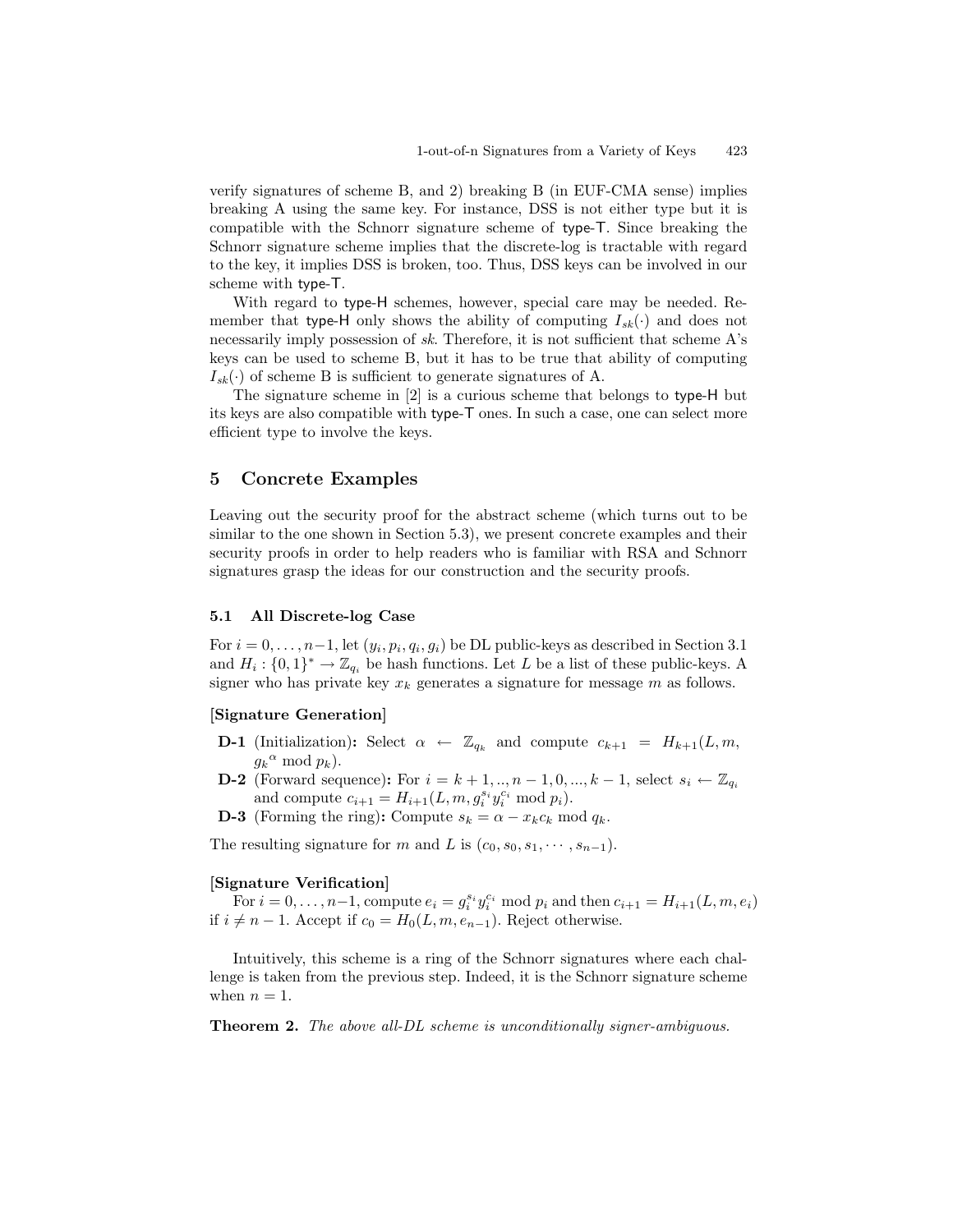*Proof.* Observe that all  $s_i$  are taken randomly from  $\mathbb{Z}_{q_i}$  except for  $s_k$  at the closing point. At the closing point,  $s_k$  also distributes uniformly over  $\mathbb{Z}_{q_k}$  since  $\alpha$  is uniformly chosen from  $\mathbb{Z}_{q_k}$ . Therefore, for fixed  $(L, m)$ ,  $(s_0, \ldots, s_{n-1})$  has  $\prod_{i=0}^{n-1} q_i$  variation that are equally likely regardless of the closing point. Remaining  $c_0$  in a signature is determined uniquely from  $(L, m)$  and  $s_i$ 's.

Note that the signer ambiguity does not rely on ideal randomness assumption on the hash function.

Next, we claim unforgeability. Let A be a  $(\tau, \epsilon, q_s, q_h)$ -adversary that requests signing oracle at most  $q_s$  times and accesses random oracles at most  $q_h$  times in total and output forged  $(L, m, \sigma)$  with probability at least  $\epsilon$  and running time at most  $\tau$ . The following theorem can be proven (see Appendix B).

**Theorem 3.** If there exists  $(\tau, \epsilon, q_s, q_h)$ -adversary A for public-key set  $\mathcal L$  of size n, then there exists  $(\eta, \mu)$ -simulator sim that uses A as a black-box and computes discrete-logarithm  $x_i$  of  $(y_i, p_i, q_i, q_i) \in \mathcal{L}$  for at least one i with probability at least  $\mu$  within running time  $\eta$ . Here,  $\eta < \frac{32q_h^2+4}{\epsilon} \cdot \tau$  and  $\mu > \frac{9}{100}$  under the condition that  $\epsilon > \frac{8q_h^2}{q}$  and  $q > 2 q_h q_s$  where q is the smallest  $q_i$  included in  $\mathcal{L}$ .

We remark that the running time only concerns the number of black-box execution of A. Note also that the condition  $q > 2 q_h q_s$  is not essential and used only for simplifying the presentation of the reduction cost so that the impact of each variable is comprehensible. If necessary, one can obtain detailed formula without the condition. These remarks apply to all the theorems in the rest of this paper.

#### 5.2 All RSA Case

For  $i = 0, \ldots, n-1$ , let  $(e_i, N_i)$  be RSA public-keys and  $H_i: \{0, 1\}^* \to \mathbb{Z}_{N_i}$  be hash functions. Let  $L$  be a list of these public-keys. A signer who has private key  $d_k$  generates a signature for message m as follows.

#### [Signature generation]

- T-1 (Initialization): Select  $r_k \leftarrow \mathbb{Z}_{N_k}$  and compute  $c_{k+1} = H_{k+1}(L, m, r_k)$ .
- T-2 (Forward sequence): For  $i = k + 1, ..., n 1, 0, ..., k 1$ , select  $s_i \leftarrow \mathbb{Z}_{N_i}$ , and compute  $c_{i+1} = H_{i+1}(L, m, c_i + s_i^{e_i} \text{ mod } N_i)$ .
- T-3 (Shaping into a ring): Compute  $s_k = (r_k c_k)^{d_k} \text{ mod } N_k$

The resulting signature for m and L is  $(c_0, s_0, s_1, \ldots, s_{n-1})$ .

#### [Signature Verification]

For  $i = 0, \ldots, n-1$ , compute  $r_i = c_i + s_i^{e_i} \mod N_i$  and then  $c_{i+1} = H_{i+1}(L, m, r_i)$ if  $i \neq n - 1$ . Accept if  $c_0 = H_0(L, m, r_{n-1})$ . Reject, otherwise.

Unconditional signer-ambiguity can be proven in the same way as that for the all DL-based scheme. Unforgeability is also proven in the similar way. We wrap random oracles for each hash function in the same way as done in the proof for the DL version. The following theorem is proven (see Appendix C).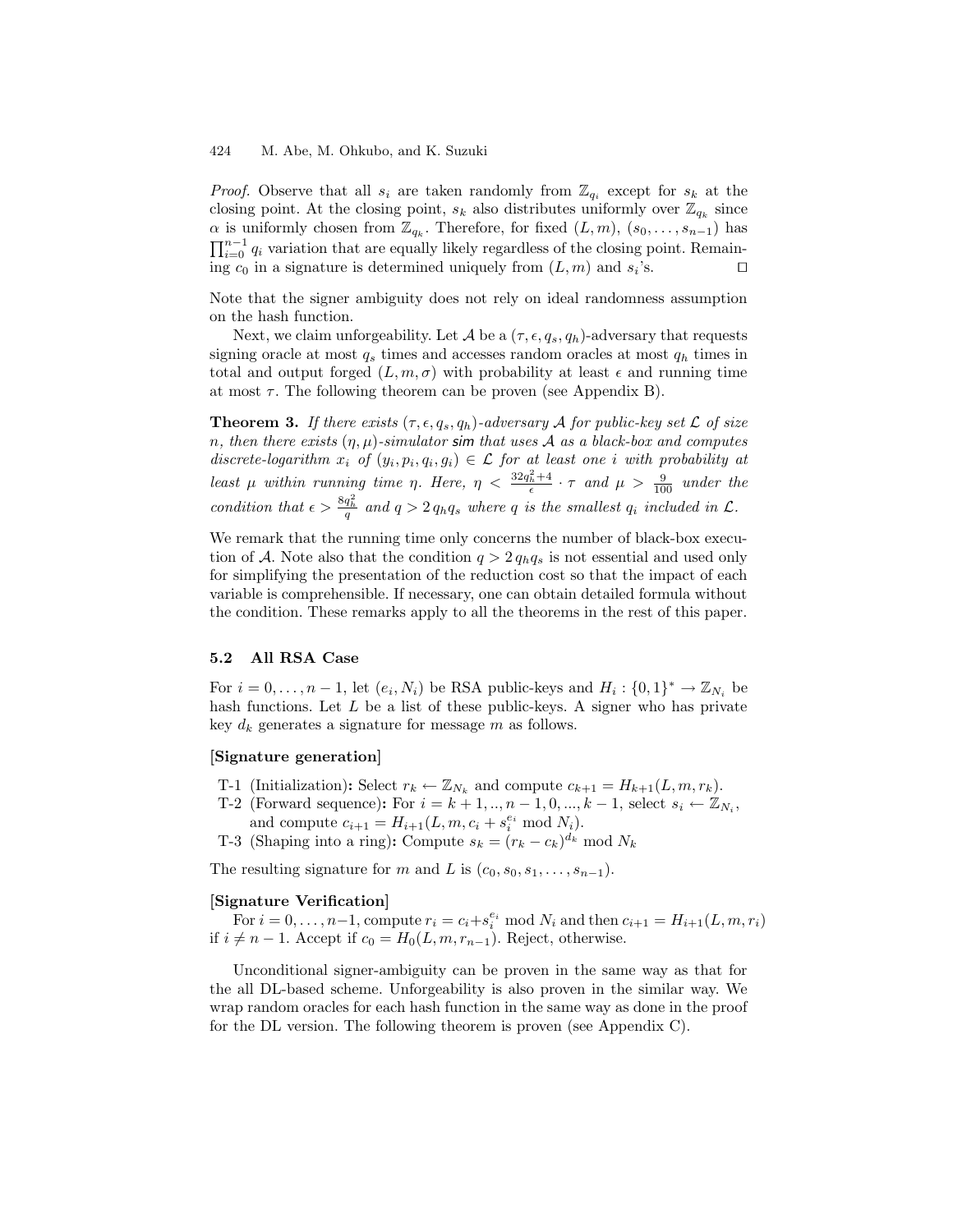**Theorem 4.** If there exists  $(\tau, \epsilon, q_s, q_h)$ -adversary A for public-key set L of size n, then there exists  $(\eta, \mu)$ -simulator sim that, given  $(w_0, \ldots, w_{n-1})$ , uses A as a black-box, and computes  $w_i^{d_i} \mod N_i$  for some  $i \in \{0, \ldots, n-1\}$  with probability at least  $\mu$  and running-time within  $\eta$ . Here,  $\eta \approx \tau$  and  $\mu > \frac{1}{4q_h^2 \epsilon}$  under the condition of  $N > 2 q_h q_s$  where N is the smallest modulus among all  $N_i$  in  $\mathcal{L}$ .

#### 5.3 Mixture Case: RSA and Schnorr

We finally show a small example for involving both RSA and DL keys. For simplicity, we consider the case  $n = 2$ , i.e., only two public-keys are involved. Let L be consists of RSA public-key  $(e, N)$  and one Schnorr public-key  $(y, q, p, q)$ . Let  $H_0: \{0,1\}^* \to \mathbb{Z}_N$  and  $H_1: \{0,1\}^* \to \mathbb{Z}_q$  be hash functions. A signer who has the RSA private key,  $d$ , generates a signature for message  $m$  as follows.

#### [Signature generation]

- **M-1** (Initialization): Select  $\beta \leftarrow \mathbb{Z}_N$  and compute  $c_1 = H_1(L, m, \beta)$ .
- **M-2** (Forward sequence): Select  $s_1 \leftarrow \mathbb{Z}_q$  and compute  $c_0 = H_0(L, m, m)$  $g^{s_1}y^{c_1} \bmod p$ .
- **M-3** (Shaping into a ring): Compute  $s_0 = (\beta c_0)^d \mod N$

The resulting signature is  $(c_0, s_0, s_1)$ .

#### [Signature Verification]

Given  $(L, m, c_0, s_0, s_1)$ , compute  $c_1 = H_1(L, m, c_0 + s_0^e \mod N)$ . Accept if  $c_0 =$  $H_0(L, m, g^{s_1}y^{c_1} \text{ mod } p)$ . Reject, otherwise.

The signature can be shorten by selecting  $(c_1, s_1, s_0)$  as a signature because  $|c_0|$  is the size of RSA modulus typically  $> 1024$  bits while  $|c_1|$  is the size of q typically  $> 160$  bits.

Unconditional signer-ambiguity can be proven as well as the former examples. Regarding unforgeability, we prove the following theorem by following the similar way as done in the proof of Theorem 3 and 4. Sketch of the proof is shown in Appendix D.

Theorem 5. The above scheme is existentially unforgeable against adaptive chosen message and chosen public-key attacks.

#### 6 Efficiency

We compare our ring signature scheme with the existing schemes using DL, ECDL(elliptic curve DL) and RSA trapdoor functions, in terms of the length of a signature and the computational cost of signature generation and verification. We refer the scheme in Section 3.1 by "WI signatures" and the scheme in Section 3.2 with RSA trapdoor function by "RSA ring signatures", hereafter. Let n be the number of signers of ring signature.

Table 1 shows the comparison in terms of the length of signature. Here,  $L(DL)$ is the length of exponent of DL signature, and is typically 160-bit.  $L(RSA)$  is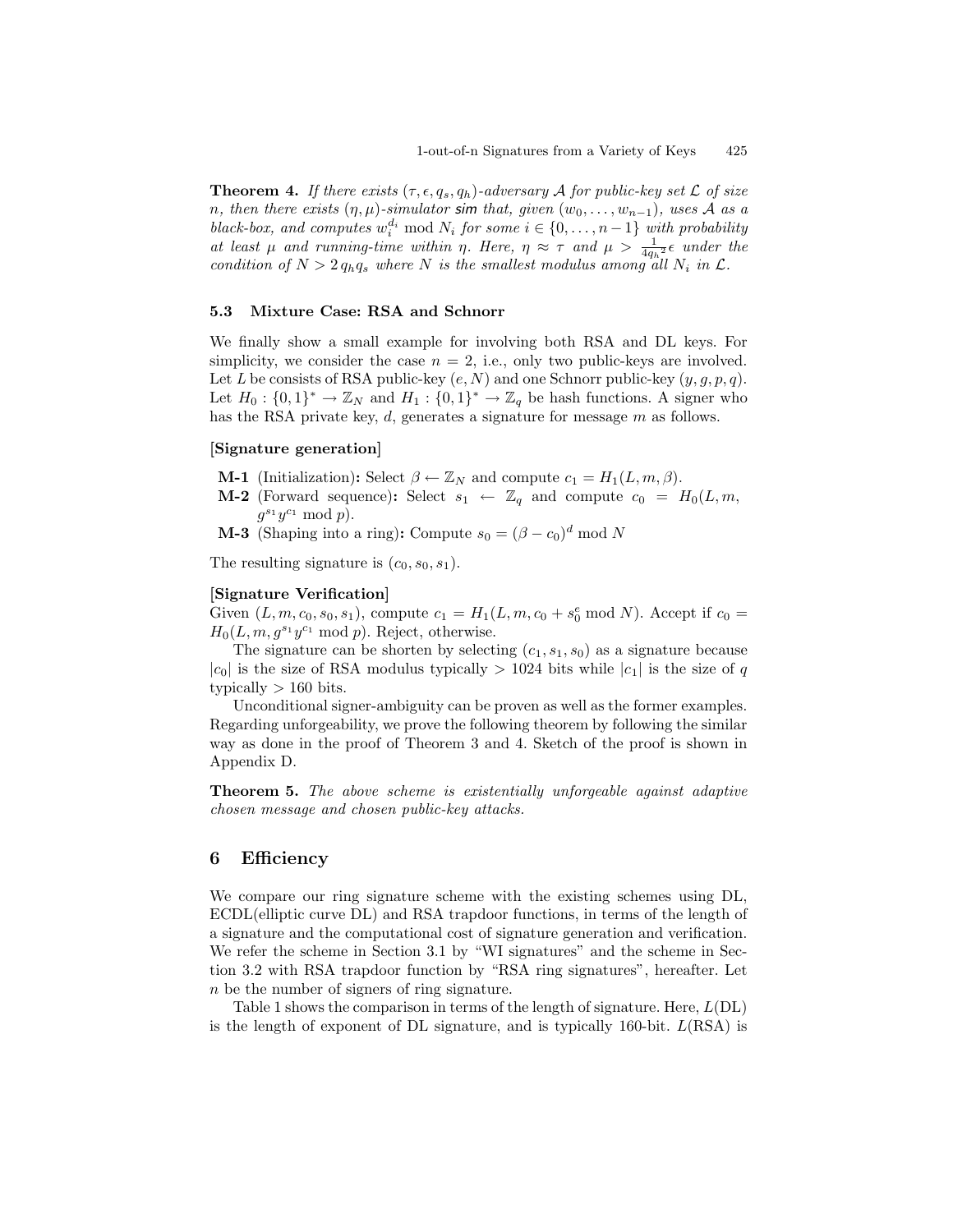Table 1. The table shows the length of signature and its typical value (bit).

|                | Length of signature                                                                 | Typical value        |
|----------------|-------------------------------------------------------------------------------------|----------------------|
| WI signature   | $(L(DL) + L(DL)) \times n$                                                          | $320 \times n$       |
| Ours with DL   | $L(DL) + L(DL) \times n$                                                            | $160 + 160 \times n$ |
| Ours with ECDL | $L(EC) + L(EC) \times n$                                                            | $160 + 160 \times n$ |
|                | RSA ring signature $(L(RSA) + 160) + (L(RSA) + 160) \times n(1184 + 1184 \times n)$ |                      |
| Ours with RSA  | $L(RSA) + L(RSA) \times n$                                                          | $1024+1024 \times n$ |

the length of modulus of RSA signature, and is typically 1024-bit.  $L(EC)$  is the length of the size of cyclic subgroup in elliptic curve, and is typically 160-bit. From the table, we can see that the length of our signature with DL is one half of WI signature for large  $n$ , and that the length of our signature with RSA is 0.8 of RSA ring signature.

Table 2. The table shows the computational costs of signature generation and verification and its typical value (arithmetic operation).

|                                      | Costs of generation                                                                            | Typical value              |
|--------------------------------------|------------------------------------------------------------------------------------------------|----------------------------|
| WI signature                         | $T(DL) \times 5/4 \times n$                                                                    | $2.0 \times 10^8 \times n$ |
| Ours with DL                         | $T(DL) \times 5/4 \times n$                                                                    | $2.0 \times 10^8 \times n$ |
| Ours with ECDL                       | $T(EC) \times 5/4 \times n$                                                                    | $7.1 \times 10^7 \times n$ |
|                                      | RSA ring signature $T(RSA^{-1}) + T(RSA) \times n(1.0 \times 10^9 + 1.6 \times 10^7 \times n)$ |                            |
| Ours with RSA                        | $T(\text{RSA}^{-1}) + T(\text{RSA}) \times n 1.0 \times 10^{9} + 1.6 \times 10^{7} \times n$   |                            |
|                                      |                                                                                                |                            |
|                                      | Costs of verification                                                                          | Typical value              |
| WI signature                         | $T(DL) \times 5/4 \times n$                                                                    | $2.0 \times 10^8 \times n$ |
| Ours with DL                         | $T(DL) \times 5/4 \times n$                                                                    | $2.0 \times 10^8 \times n$ |
| Ours with ECDL                       | $T(EC) \times 5/4 \times n$                                                                    | $7.1 \times 10^7 \times n$ |
| RSA ring signature $T(RSA) \times n$ |                                                                                                | $1.6 \times 10^7 \times n$ |

Table 2 shows the comparison in terms of the computational costs of signature generation and verification. Here,  $T(DL)$ ,  $T(EC)$ ,  $T(RSA^{-1})$  and  $T(RSA)$ are the computational costs of modular exponentiation, scalar multiplication on elliptic curve, inverse RSA function and RSA function, respectively. Typically,  $T(DL) = T((1024)^{(160)})$ ,  $T(EC) = T((160) \cdot (EC160))$ ,  $T(RSA^{-1}) =$  $T((1024)^{(1024)})$  and  $T(RSA) = T((1024)^{(16)})$ . Here,  $T((x)^{(y)})$  is the number of (single precision) arithmetic operation of exponentiation with  $x$ -bit modulus and y-bit exponent, and is estimated  $x^2 \times y$ . Exponentiation with y-bit exponent needs y x-bit multiplications, using binary method and the fact costs of square is half of multiplication. x-bit multiplication needs  $x^2$  (single precision) arithmetic operations.  $T((y) \cdot (ECx))$  is the number of (single precision) arithmetic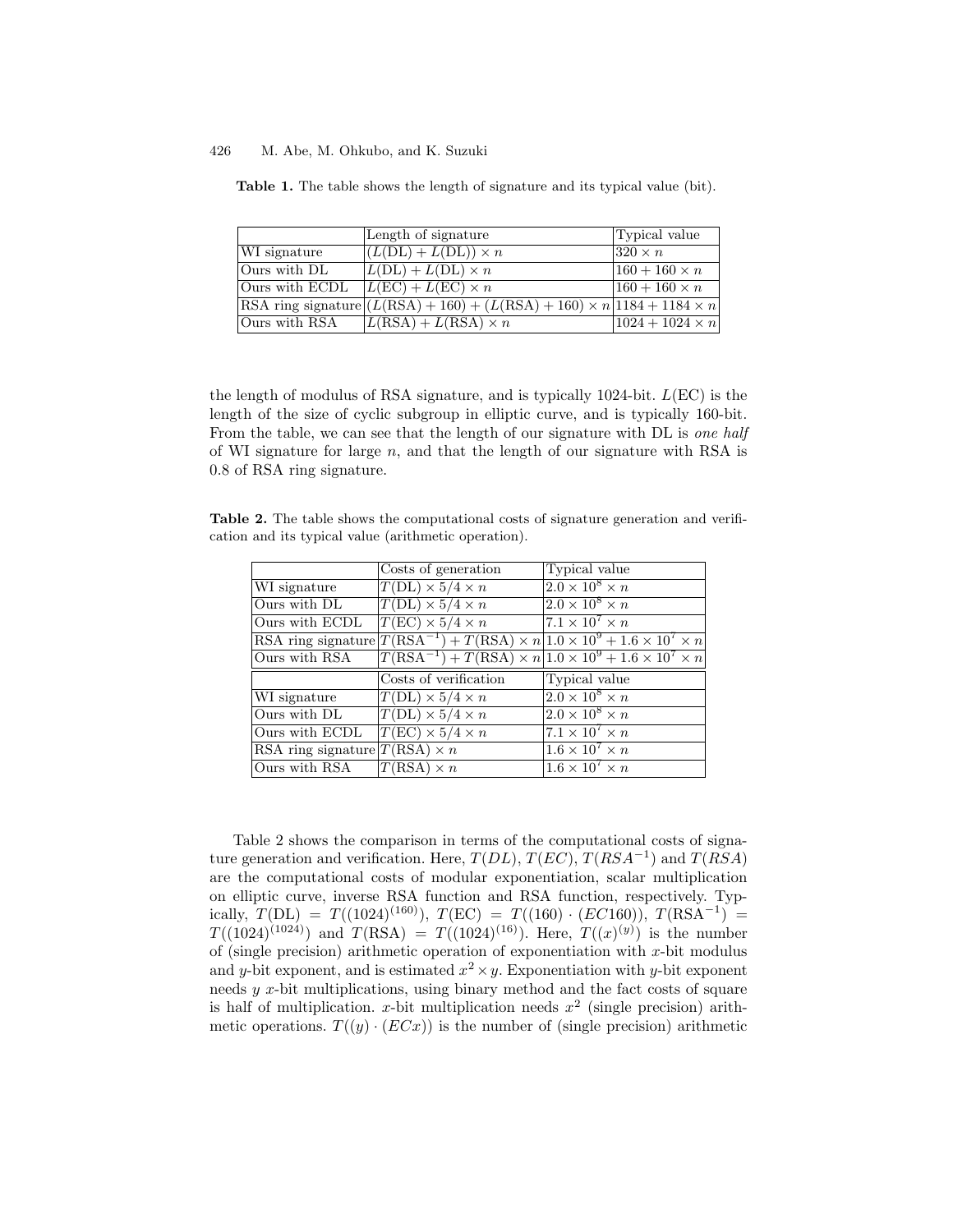operation of scalar multiplication on elliptic curve with  $x$ -bit base field and  $y$ -bit scalar, and is estimated  $x^2 \times 14 \times y$ . Scalar multiplication on elliptic curve with  $y$ -bit scalar needs  $y$  additions of points, using binary method and the fact costs of doubling is half of costs of addition. Addition of points with  $x$ -bit base field needs 14 x-bit multiplications, using Jacobian coordinate. x-bit multiplication needs  $x^2$  (single precision) arithmetic operations. Hence, we have

$$
T((1024)^{(1024)}) = 1024^2 \times 1024 \approx 1.07 \times 10^9,
$$
  
\n
$$
T((1024)^{(160)}) = 1024^2 \times 160 \approx 1.67 \times 10^8,
$$
  
\n
$$
T((1024)^{(16)}) = 1024^2 \times 16 \approx 1.67 \times 10^7,
$$
  
\n
$$
T((160) \cdot (EC160)) = 160^2 \times 14 \times 160 \approx 5.73 \times 10^7.
$$

The computational costs of exponentiation with two basis is 5/4 of exponentiation with single basis, using two basis binary method. From the table, we can see that the computational costs of our signature with DL is as same as WI signature, and that the computational costs of our signature with RSA is as same as RSA ring signature.

Notice that in known schemes the length and the computational costs of signature is proportional to the *maximum* of the length of  $DL$  exponent / RSA modulus. In our scheme, the length and the computational costs of signature is proportional to the average of the length of DL exponent / RSA modulus, since our scheme need not to round up the length to the maximum length.

### Acknowledgements

The authors are grateful to Emmanuel Bresson and the anonymous referees for their helpful comments.

### References

- 1. M. Abe and F. Hoshino. Remarks on mix-network based on permutation network. PKC 2001, LNCS 1992, pp. 317–324. Springer-Verlag, 2001.
- 2. D. Boneh, B. Lynn, and H. Shacham. Short signatures from the weil pairing. Asiacrypt 2001, LNCS 2248, pp. 514–532. Springer-Verlag, 2001.
- 3. M. Bellare, and P. Rogaway. Random Oracles are practical: a paradigm for designing efficient protocols. 1st ACM CCCS, pp. 62–73. ACM, 1993.
- 4. E. Bresson, J. Stern, and M. Szydlo. Threshold ring signatures and applications to ad-hoc groups. CRYPTO 2002, LNCS 2442, pp. 465–480. Springer-Verlag, 2002.
- 5. J. Camenisch. Efficient and generalized group signatures. EUROCRYPT '97, LNCS 1233, pp. 465–479. Springer-Verlag, 1997.
- 6. J. Camenisch and M. Michels. Proving in zero-knowledge that a number is the product of two safe primes. EUROCRYPT '99, LNCS 1592, pp. 107–122. Springer-Verlag, 1999.
- 7. C. Chan, Y. Frankel, and Y. Tsiounis. Easy come easy go divisible cash. EURO-CRYPT '98, LNCS 1403, pp. 561–575. Springer-Verlag, 1998.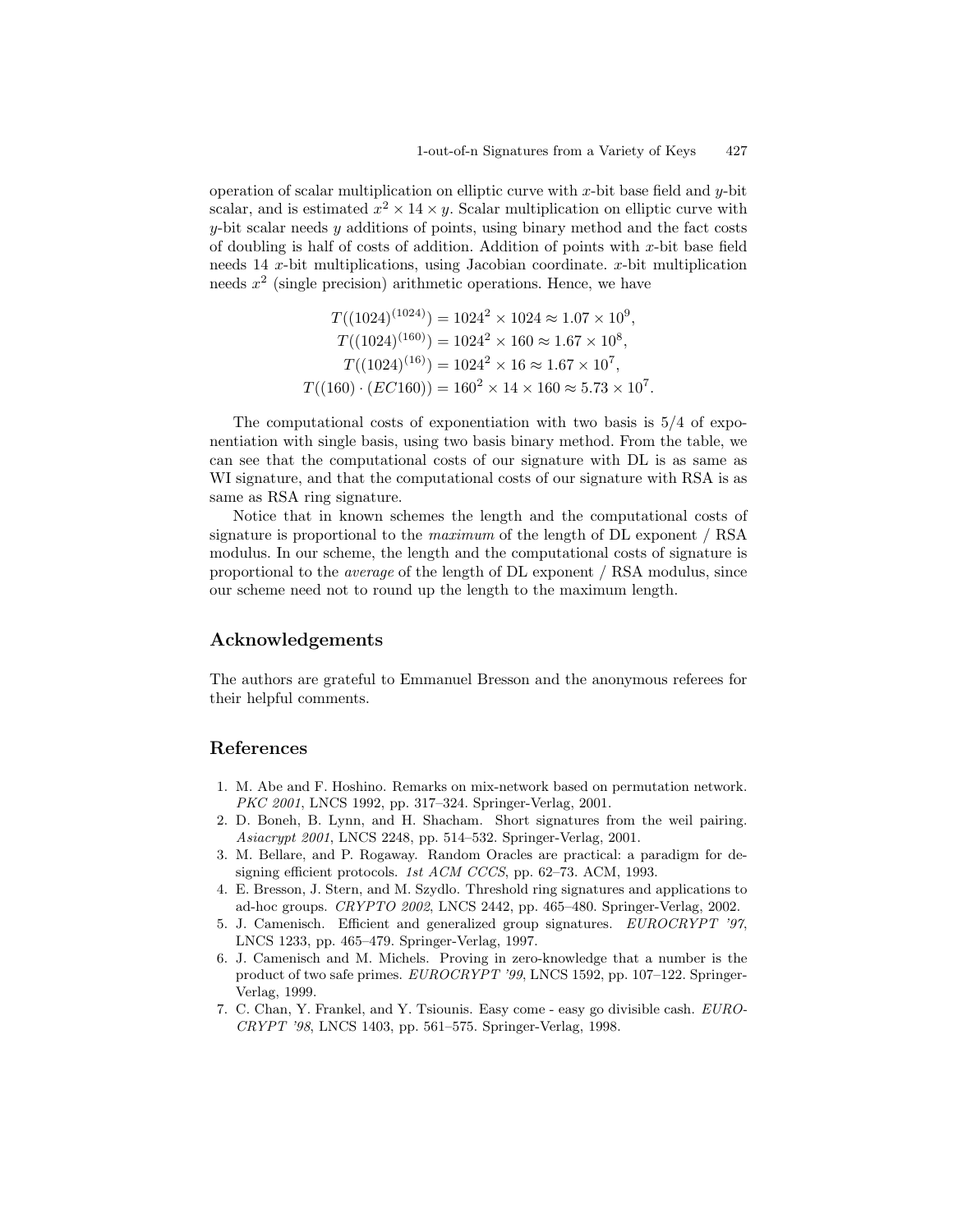- 8. D. Chaum and E. Van Heyst. Group signatures. EUROCRYPT '91, LNCS 547, pp. 257–265. Springer-Verlag, 1991.
- 9. R. Cramer, I. Damgård, and B. Schoenmakers. Proofs of partial knowledge and simplified design of witness hiding protocols. CRYPTO '94, LNCS 839, pp. 174– 187. Springer-Verlag, 1994.
- 10. R. Cramer, M. Franklin, B. Schoenmakers, and M. Yung. Multi-authority secretballot elections with linear work. EUROCRYPT '96, LNCS 1070, pp. 72–83. Springer-Verlag, 1996.
- 11. R. Cramer, R. Gennaro, and B. Schoenmakers. A secure and optimally efficient multi-authority election scheme. EUROCRYPT '97, LNCS 1233, pp. 103–118. Springer-Verlag, 1997.
- 12. U. Feige, A. Fiat, and A. Shamir. Zero-knowledge proofs of identity. J. Cryptology, 1:77–94, 1988.
- 13. U. Feige and A. Shamir. Witness indistinguishable and witness hiding protocols. STOC'90, pp. 416–426, 1990.
- 14. A. Fiat and A. Shamir. How to prove yourself: Practical solutions to identification and signature problems. CRYPTO '86, LNCS 263, pp. 186–199. Springer-Verlag, 1987.
- 15. S. Goldwasser, S. Micali, and R. Rivest. A digital signature scheme secure against adaptive chosen-message attacks. SIAM J. Computing, 17(2):281–308, April 1988.
- 16. L. C. Guillou and J.-J. Quisquater. A practical zero-knowledge protocol fitted to security microprocessor minimizing both transmission and memory. EU-ROCRYPT '88, LNCS 330 of Lecture Notes in Computer Science, pp. 123–128. Springer-Verlag, 1988.
- 17. M. Jakobsson, K. Sako, and R. Impagliazzo. Designated verifier proofs and their applications. EUROCRYPT '96, LNCS 1070, pp. 143–154. Springer-Verlag, 1996.
- 18. M .Naor. Deniable ring authentication. CRYPTO 2002, LNCS 2442, pp. 481–498. Springer-Verlag, 2002.
- 19. K. Ohta and T. Okamoto. On concrete security treatment of signatures derived from identification. CRYPTO '98, LNCS 1462, pp. 354–369. Springer-Verlag, 1998.
- 20. D. Pointcheval and J. Stern. Security arguments for digital signatures and blind signatures. J. Cryptology, 2000.
- 21. R. Rivest, A. Shamir, and Y. Tauman. How to leak a secret. Asiacrypt 2001, LNCS 2248, pp. 552–565. Springer-Verlag, 2001.
- 22. A. De Santis, G. Di Crescenzo, G. Persiano, and M. Yung. On monotone formula closure of SZK. FOCS'94, pp. 454–465, 1994.
- 23. C. P. Schnorr. Efficient signature generation for smart cards. J. Cryptology, 4(3):239–252, 1991.

# Appendix A

The following an efficient 1-out-of-n signature scheme in non-separable model based on the representation problem.

Let  $p, q$  be large primes. Let  $\langle g \rangle$  denote a prime subgroup in  $\mathbb{Z}_p^*$  generated by g whose order is q. Let  $x_i$ ,  $y_i$  be  $y_i = g^{x_i} \mod p$ . Here  $x_i$  is the secret-key and  $(y_i, p, q, g)$  is the public-key. All member use common  $p, q, g$  in the non-separable model. So only  $y_i$  is different in public-keys for each member. Let L be a set of  $(y_i, p, q, g)$  for  $i = 1, \ldots, n$ . Let  $H : \{0, 1\}^* \to \mathbb{Z}_q$  be a hash function.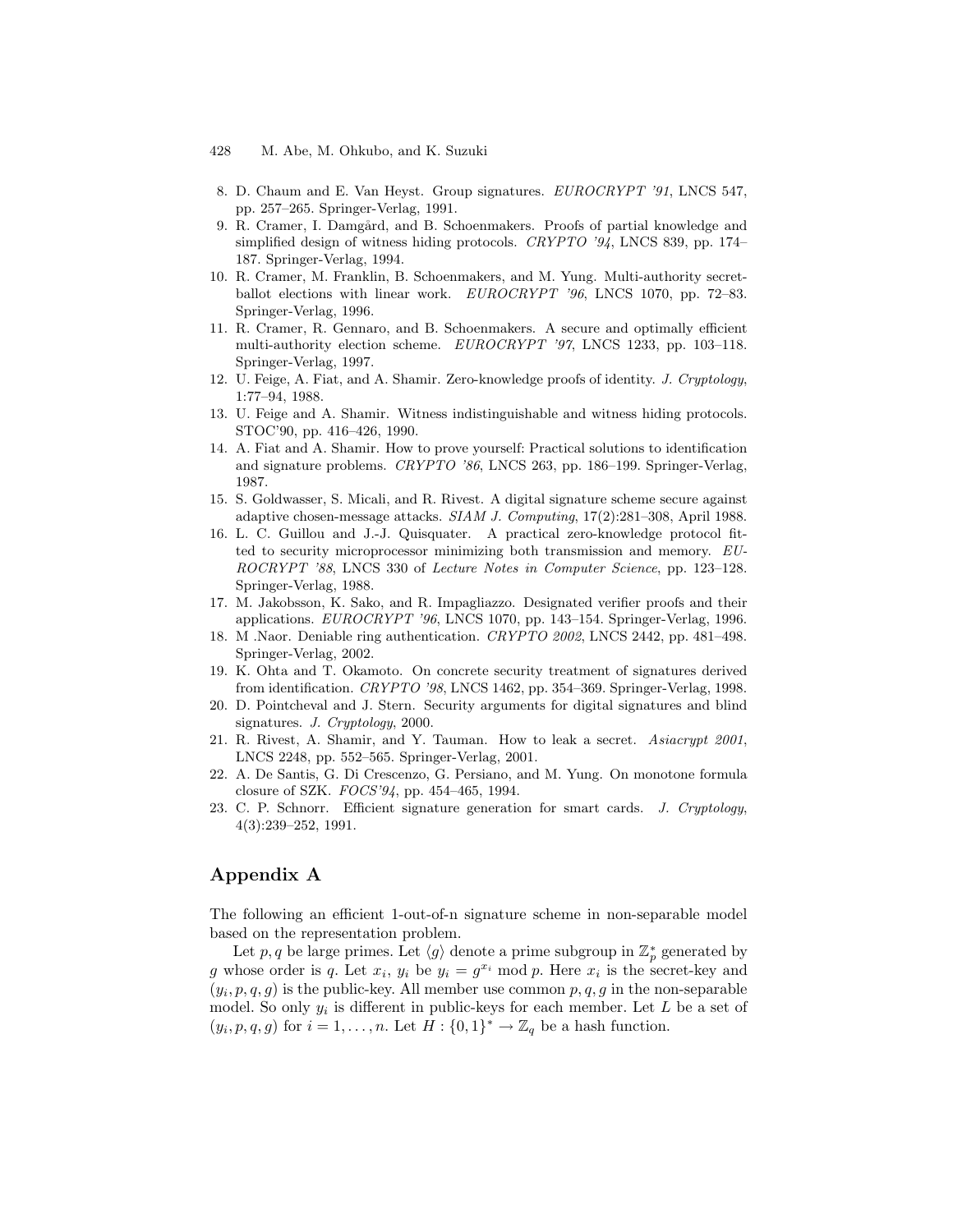A signer who owns secret key  $x_k$  generates a signature for message m with public-key list  $L$  that includes  $y_k$ , in the following way.

S-1 Select  $\alpha, c_i \leftarrow \mathbb{Z}_q$  for  $i = 0, \ldots, n-1, i \neq k$ , and compute  $z =$  $g^{\alpha} \prod_{i=0, i \neq k}^{n-1} y_i^{c_i} \mod p.$ S-2 Compute  $c = H(L, m, z)$  $c_k = c - (c_0 + \cdots + c_{k-1} + c_{k+1} + \cdots + c_{n-1}) \bmod q$  $s = \alpha - c_k \cdot x_k \mod q.$ 

The resulting signature is  $\sigma = (s, c_0, \ldots, c_{n-1})$ .  $(L, m, \sigma)$  is valid if

$$
\sum_{i=0}^{n-1} c_i \equiv H(L, m, g^s y_0^{c_0} \cdots y_{n-1}^{c_{n-1}}) \bmod q.
$$

The security of this scheme can also be reduced to the discrete-log problem by rewinding simulation. But the reduction is quite costly because we may have to have at most  $n$  successful rewinding simulations to extract only one secret-key (in this worst case, all the secret-keys are extracted at once).

# Appendix B (Proof of Theorem 3)

To get the black-box  $A$  run properly, sim simulates the random oracles that corresponds to each hash function and the signing oracle. For simplicity, the random oracles are treated as a single oracle that takes  $Q_i = (i, L_i, m_i, r_i)$ as j-th query and returns a random value that corresponds to  $H_i(L_i, m_i, r_i)$ maintaining consistency against duplicated queries. The signing oracle receives the j-th query, say  $R_j = (L_j, m_j)$ , to sign. To avoid complicated suffixes, we describe a public-key with a suffix relative to  $L_j$  in the current context. So,  $y_0 \in L_j$  and  $y_0 \in L_{j'}$  could differ. We hope that this should cause no confusion. The corresponding answer is simulated in the following way.

**D'-1:** Choose  $c_0 \leftarrow \mathbb{Z}_{q_0}$ .

**D'-2:** For  $i = 0, ..., |\tilde{L}_j| - 1$ , select  $s_i \leftarrow \mathbb{Z}_{q_i}$ , compute  $e_i = g_i^{s_i} y_i^{c_i} \mod p_i$ , and then compute  $c_{i+1} = H_{i+1}(L_j, m_j, e_i)$  if  $i \neq |L_j| - 1$ .

D'-3: Assign  $c_0$  to the value of  $H_0(L_j, m_j, e_{|L_i|-1})$ .

The simulation fails if Step D'-3 causes inconsistency in  $H_0$ . It happens with probability at most  $q_h/q$  where q is the smallest  $q_i$  in  $\mathcal{L}$ . Hence, the simulation is successful  $q_s$  times with probability at least  $(1 - q_h/q)^{q_s} \geq 1 - q_h q_s/q$ .

Let  $\Theta$ ,  $\Omega$  be the random tapes given to the signing oracle and  $\mathcal{A}$ . The success probability of  $A$  is taken over the space defined by  $\Theta$ ,  $\Omega$  and random oracle H. Let S be a set of  $(\Theta, \Omega, H)$  with which A is successful in forgery. From the definition of  $\epsilon$ , we have Pr $[(\Theta, \Omega, H) \in \mathcal{S}] \geq \epsilon$ . Let  $(L, m, c_0, s_0, \dots, s_{n'-1})$  be a forged signature A outputs. Here  $n' = |L|$ . Define  $r_i = g_i^{s_i} y_i^{c_i} \mod p_i$  and  $c_{i+1} = H_{i+1}(L, m, r_i)$  for  $i = 0, \ldots, n' - 1$  (indices are taken modulo n'). Then, with probability at least  $1 - 1/q$ , there exist queries  $Q_j = (i + 1, L, m, r_i)$  for all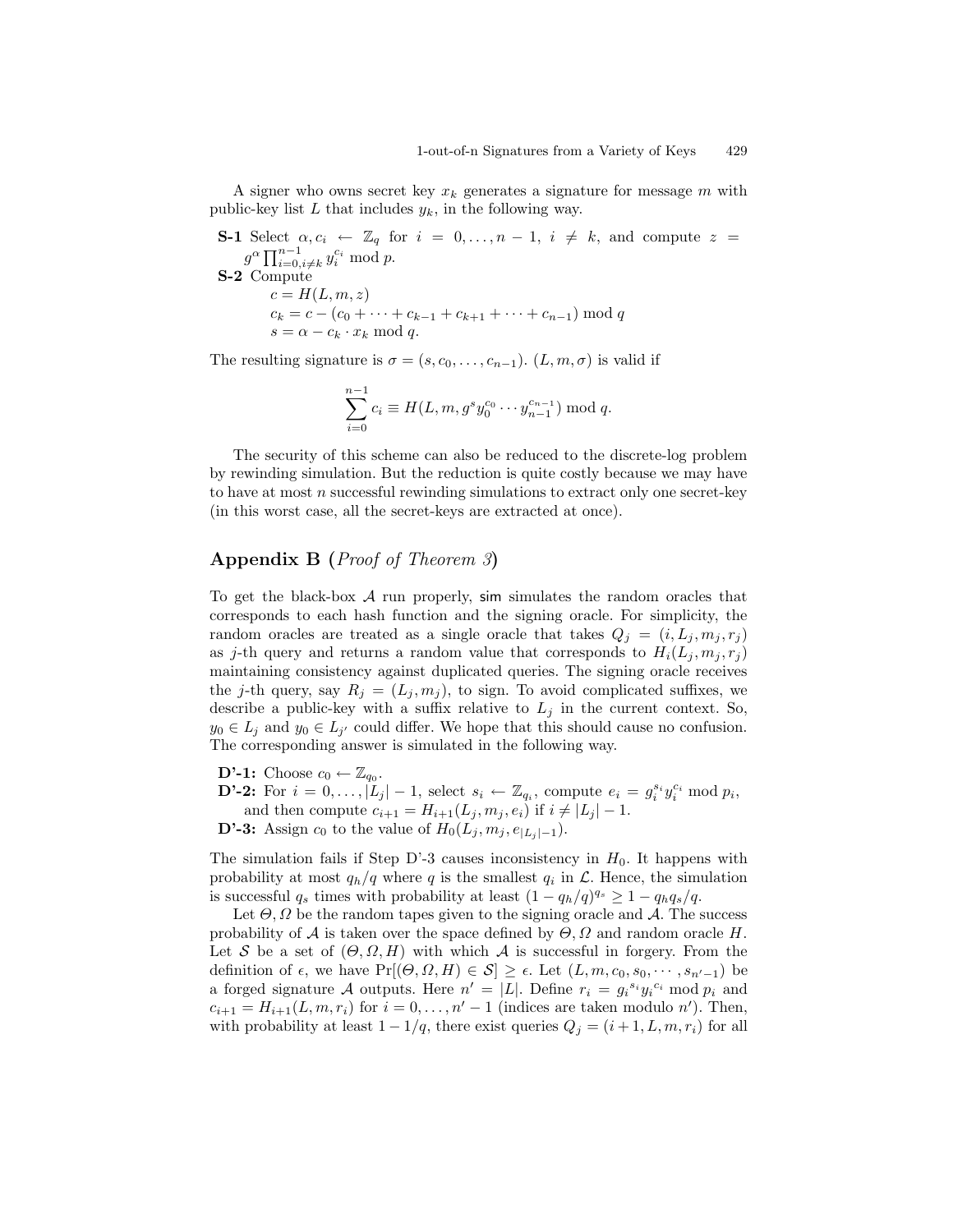$i = 0, \ldots, n' - 1$  due to the ideal randomness of H. Let  $\mathcal{S}'$  be a subset of  $\mathcal{S}$  where  $(\Theta, \Omega, H) \in \mathcal{S}'$  leads A to output a signature that has corresponding queries as above with successfully simulated signing oracle. Then,  $Pr[(\Theta, \Omega, H) \in \mathcal{S}'] \geq$  $(1 - q_h q_s/q)(1 - 1/q)\epsilon$ . Let  $\epsilon' = (1 - q_h q_s/q)(1 - 1/q)\epsilon$ .

Since the queries form a ring, there exists at least one index, say  $k$ , in  $\{0, \ldots, n'-1\}$  such that  $Q_u = (k+1, L, m, r_k)$  and  $Q_v = (k, L, m, r_{k-1})$  satisfy  $u \leq v$ . Namely, k is in between the gap of query order. We call such  $(u, v)$  a gap index. Note that  $u = v$  happens only if  $n' = 1$ , which means that resulting L contains only one public-key. If there are two or more gap indices with regard to a signature, only the smallest one is considered. We classify  $S'$  by the gap indices. Let  $\mathcal{S}'_{u,v}$  denote a class where  $(\Theta, \Omega, H) \in \mathcal{S}'_{u,v}$  yields gap indices  $(u, v)$ . There are at most  $\binom{2}{q_h} + \binom{1}{q_h} = q_h(q_h + 1)/2$  classes. By invoking A with randomly chosen  $(\Theta, \Omega, \tilde{H})$  at most  $t_1 = 1/\epsilon'$  times, sim finds at least one  $(\Theta, \Omega, H) \in \mathcal{S}'_{u,v}$ for some gap index  $(u, v)$  with probability  $1 - \exp(-1) > 3/5$ .

We consider a set of gap indices that is likely to appear when  $(\Theta, \Omega, H)$  is chosen randomly. Let  $GI = \{(u, v) | |S'_{u,v}|/|S'| \geq \frac{1}{q_h(q_h+1)}\}$  and  $B = \{(\Theta, \Omega, H) \in$  $\mathcal{S}'_{u,v} | (u, v) \in GI$ . Then, it holds that  $\Pr[B|\mathcal{S}'] \geq \frac{1}{2}$ . Due to this fact known as heavy-row lemma,  $(\Theta, \Omega, H)$  that yields the successful run of A is in B with probability at least 1/2.

Split H as  $(H^-, c_k)$  where  $H^-$  corresponds to the answers to all queries except for  $Q_v$  answered with  $c_k$ . Due to the heavy-row lemma, again, with probability at least  $1/2$ ,  $(\Theta, \Omega, H^{-})$  satisfies  $Pr_{c'_{k}}[(\Theta, \Omega, H^{-}, c'_{k}) \in \mathcal{S}'_{u,v}] \geq \frac{\epsilon'}{2q_{h}(q_{h}+1)}$ . Since we assume  $\epsilon > \frac{8q_h^2}{a}$  $\frac{q h^2}{q}$  and  $q > 2q_h q_s$ , it holds that  $\frac{\epsilon'}{2q_h(q_h+1)} > 1/q$ .

By running A up to  $t_2 = (\frac{\epsilon'}{2q_h(q_h+1)} - \frac{1}{q})^{-1}$  times with  $(\Theta, \Omega, H^-)$  obtained in the first successful run and randomly chosen  $c'_{k}(\neq c_{k})$ , then, with probability at least 3/5, sim finds at least one  $c'_k$  such that  $(\Theta, \Omega, H^-, c'_k) \in \mathcal{S}_{u,v}$ . Since  $Q_u$ happens before  $Q_v$ ,  $r_i$  is unchanged for both runs. Therefore, sim can compute the discrete-log,  $x_k = (s_k - s'_k)/(c'_k - c_k) \mod q_k$ . Overall success probability is

$$
\mu > \frac{3}{5} \cdot \frac{1}{2} \cdot \frac{1}{2} \cdot \frac{3}{5} = \frac{9}{100}
$$

,

and the number of invocation of  $\mathcal A$  is

$$
t_1 + t_2 < \frac{1}{\epsilon'} + \frac{4q_h(q_h + 1)}{\epsilon'} < \frac{4}{\epsilon} + \frac{4 \cdot 4 \cdot 2q_h^2}{\epsilon} = \frac{32q_h^2 + 4}{\epsilon}.
$$

## Appendix C (*Proof of Theorem 4*)

The first half of the proof is the same as the one for Theorem 3 (the simulation of the singing oracle is different but can be done only with trivial changes). That is, there exists class S' such that  $(\Theta, \Omega, H) \in \mathcal{S}'$  results in a successful simulation of the signing oracle and the forged signature has corresponding queries to the random oracle. Accordingly,  $Pr[(\Theta, \Omega, H) \in \mathcal{S}'] \ge (1 - q_h q_s/N)(1 - 1/N)\epsilon$ .

At the beginning of the simulation, sim selects a pair of index  $(u, v)$  randomly so that  $1 \le u \le v \le q_h$ . With probability  $2/q_h(q_h+1)$ , the guess is correct and